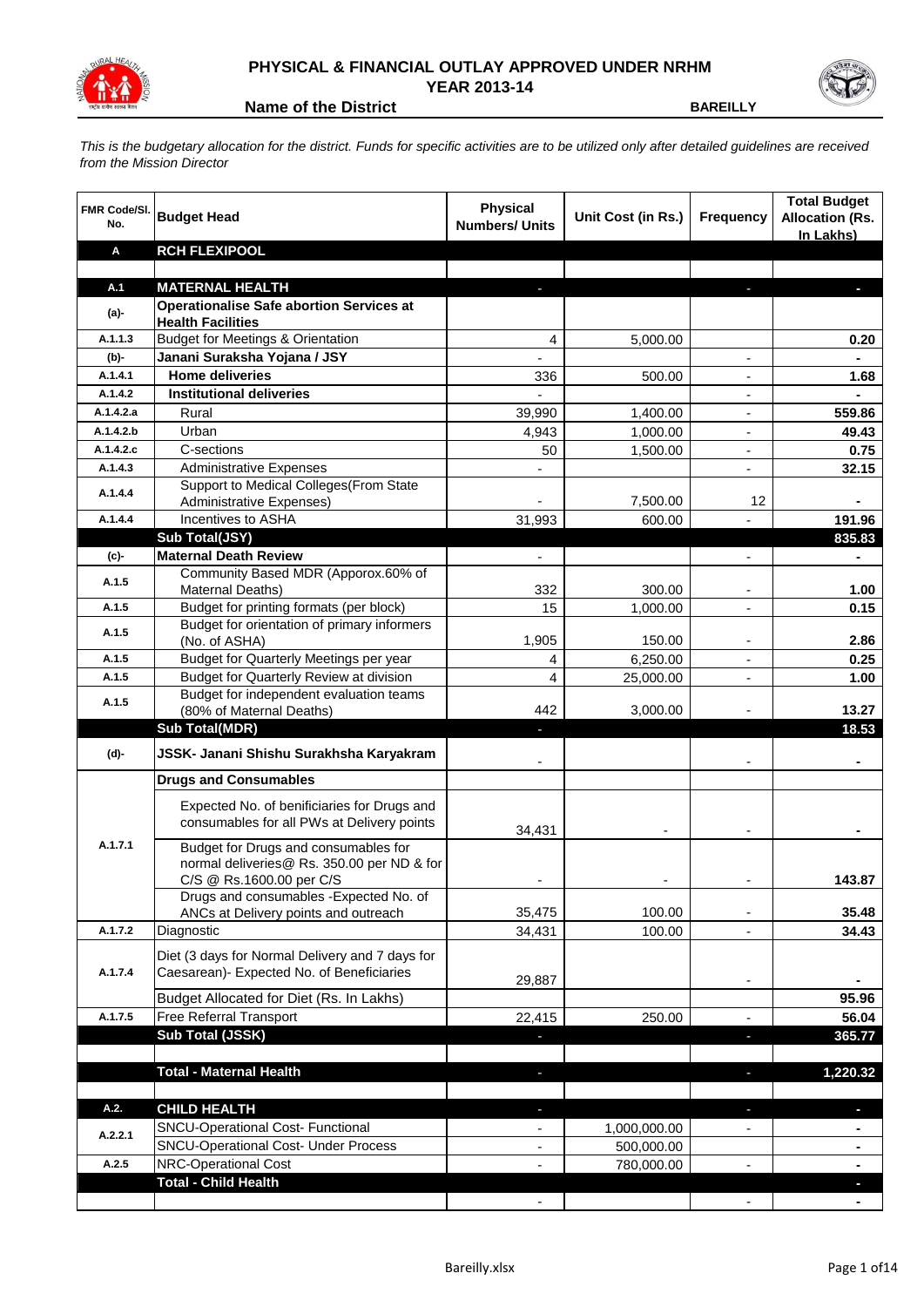| FMR Code/SI.<br>No. | <b>Budget Head</b>                                                                                                                                                                                                                                                                                            | <b>Physical</b><br><b>Numbers/ Units</b> | Unit Cost (in Rs.) | Frequency                     | <b>Total Budget</b><br><b>Allocation (Rs.</b><br>In Lakhs) |
|---------------------|---------------------------------------------------------------------------------------------------------------------------------------------------------------------------------------------------------------------------------------------------------------------------------------------------------------|------------------------------------------|--------------------|-------------------------------|------------------------------------------------------------|
| A.3                 | <b>FAMILY PLANNING</b>                                                                                                                                                                                                                                                                                        | E.                                       |                    | $\blacksquare$                | $\blacksquare$                                             |
| A.3.1               | <b>Terminal/Limiting Methods</b>                                                                                                                                                                                                                                                                              |                                          |                    |                               |                                                            |
| A.3.1.1             | Orientation workshop, dissemination of<br>manuals on FP standards & quality<br>assurance of sterilisation services, fixed day                                                                                                                                                                                 |                                          |                    |                               | 0.25                                                       |
| A.3.1.2             | planning meeting<br>Female Sterilisation Camps Proposed                                                                                                                                                                                                                                                       | 1                                        | 25,000.00          | ۰                             |                                                            |
|                     |                                                                                                                                                                                                                                                                                                               | 255                                      | 2,000.00           | $\overline{\phantom{a}}$      | 5.10                                                       |
| A.3.1.3             | NSV Camps Proposed                                                                                                                                                                                                                                                                                            | 24                                       | 3,500.00           | $\overline{\phantom{a}}$      | 0.84                                                       |
| A.3.1.4             | <b>Compensation for Female Sterilisation</b>                                                                                                                                                                                                                                                                  | 6,740                                    | 1,000.00           | $\blacksquare$                | 67.40                                                      |
| A.3.1.5             | Compensation for male sterilization/NSV<br>Acceptance                                                                                                                                                                                                                                                         | 240                                      | 1,500.00           | ٠                             | 3.60                                                       |
| A.3.1.6             | Orientation Workshop on accreditation of<br>private providers to provide sterilization<br>services                                                                                                                                                                                                            | 1                                        | 10,000.00          |                               | 0.10                                                       |
| A.3.2               | <b>Spacing Methods</b>                                                                                                                                                                                                                                                                                        |                                          |                    |                               |                                                            |
|                     | IUD services at health facilities (including                                                                                                                                                                                                                                                                  |                                          |                    |                               |                                                            |
| A.3.2.2             | fixed day services at Sub Centres-L1)<br>IUD services at health facilities (including                                                                                                                                                                                                                         | 14                                       | 3,000.00           |                               | 0.42                                                       |
| A.3.2.3             | fixed day services at Sub Centre-L1 ) No. of<br><b>IUCD</b> insertions                                                                                                                                                                                                                                        | 27,000                                   | 20.00              |                               | 5.40                                                       |
| A.3.3               | POL for Family Planning/ Others (including<br>additional mobility support to surgeon's<br>team if req)-Budget given according to total<br>nos. of Female Sterilization Camps.                                                                                                                                 | 255                                      | 1,000.00           |                               | 2.55                                                       |
| A.3.5.2             | <b>Performance rewards</b>                                                                                                                                                                                                                                                                                    |                                          |                    |                               |                                                            |
|                     | Division level: Rs. 11.25 Lakh @ Rs.<br>62,500/- per division (Rs.20,000 for 1st, Rs.<br>15,000 for 2nd and Rs. 10,000 for 3rd<br>position for best performing tubectomy<br>surgeon at each division, Rs. 15,000 for<br>best performing NSV surgeon, and Rs.2000/-<br>for best SN and Rs.500/- for best ANM). |                                          |                    |                               |                                                            |
| A.3.5.3             | World Population Day' celebration                                                                                                                                                                                                                                                                             | 1                                        | 62,500.00          | $\overline{\phantom{a}}$      | 0.63                                                       |
|                     | For District level activities                                                                                                                                                                                                                                                                                 | 1                                        | 100,000.00         | ٠                             | 1.00                                                       |
|                     | For Block level activities                                                                                                                                                                                                                                                                                    | 15                                       | 10,000.00          | L,                            | 1.50                                                       |
| A.3.5.4             | Other strategies/ activities                                                                                                                                                                                                                                                                                  | ٠                                        |                    | $\overline{\phantom{a}}$      | $\blacksquare$                                             |
| A.3.5.4.2           | Orientation of district nodal officers for<br>change in FP Beema Policy-No. of<br>Workshops<br><b>Total -Family Planning</b>                                                                                                                                                                                  | 1                                        | 10,000.00          |                               | 0.10<br>88.89                                              |
|                     |                                                                                                                                                                                                                                                                                                               | н                                        |                    | ٠                             |                                                            |
| A.4                 | <b>ADOLESCENT REPRODUCTIVE AND</b><br><b>SEXUAL HEALTH / ARSH</b>                                                                                                                                                                                                                                             |                                          |                    | $\overline{\phantom{0}}$<br>۰ |                                                            |
| A.4.1.4             | <b>Operating Expenses</b>                                                                                                                                                                                                                                                                                     | L.                                       |                    | $\overline{\phantom{0}}$      |                                                            |
|                     | For Existing Clinics                                                                                                                                                                                                                                                                                          | $\overline{c}$                           | 2,500.00           | 12                            | 0.60                                                       |
| A.4.2               | <b>School Health programme</b>                                                                                                                                                                                                                                                                                |                                          |                    | ÷,                            |                                                            |
| A.4.2.1             | Dissemination of Guidelines for School<br>Health Programme (14 Nos. for each Block                                                                                                                                                                                                                            |                                          |                    |                               |                                                            |
|                     | and 7 Nos. for District Level)<br>Convergence Meeting at Block level (Twice                                                                                                                                                                                                                                   | 217                                      | 75.00              | 1                             | 0.16                                                       |
| A.4.2.2             | in a year)                                                                                                                                                                                                                                                                                                    | 15                                       | 2,500.00           | 2                             | 0.75                                                       |
| A.4.2.3             | Mobility Support (For Block Level)                                                                                                                                                                                                                                                                            | 15                                       | 25,000.00          | 6                             | 22.50                                                      |
| A.4.3               | Other strategies/activities                                                                                                                                                                                                                                                                                   | $\overline{\phantom{0}}$                 |                    | $\overline{\phantom{0}}$      | $\blacksquare$                                             |
| A.4.3.2             | <b>Menstrual Hygiene</b>                                                                                                                                                                                                                                                                                      | $\overline{\phantom{a}}$                 |                    | ÷,                            | ۰                                                          |
|                     | No.of Blocks                                                                                                                                                                                                                                                                                                  | $\blacksquare$                           |                    |                               |                                                            |
|                     |                                                                                                                                                                                                                                                                                                               |                                          |                    |                               |                                                            |
|                     | No.of ASHAs<br>One Planning & Sensitization meeting at                                                                                                                                                                                                                                                        | $\overline{\phantom{a}}$                 |                    |                               |                                                            |
|                     | Dist.level @Rs.5000/-meeting<br>One Review & Refresher meeting at                                                                                                                                                                                                                                             |                                          | 5,000.00           |                               |                                                            |
|                     | Dist.level @Rs.5000/-meeting<br>Reporting Register for District & Blocks                                                                                                                                                                                                                                      | $\overline{\phantom{a}}$                 | 5,000.00           | ٠                             |                                                            |
|                     | @Rs.30/-register                                                                                                                                                                                                                                                                                              |                                          | 30.00              |                               |                                                            |
|                     | Reporting Register for ASHA @Rs.30/-regist                                                                                                                                                                                                                                                                    |                                          | 30.00              |                               |                                                            |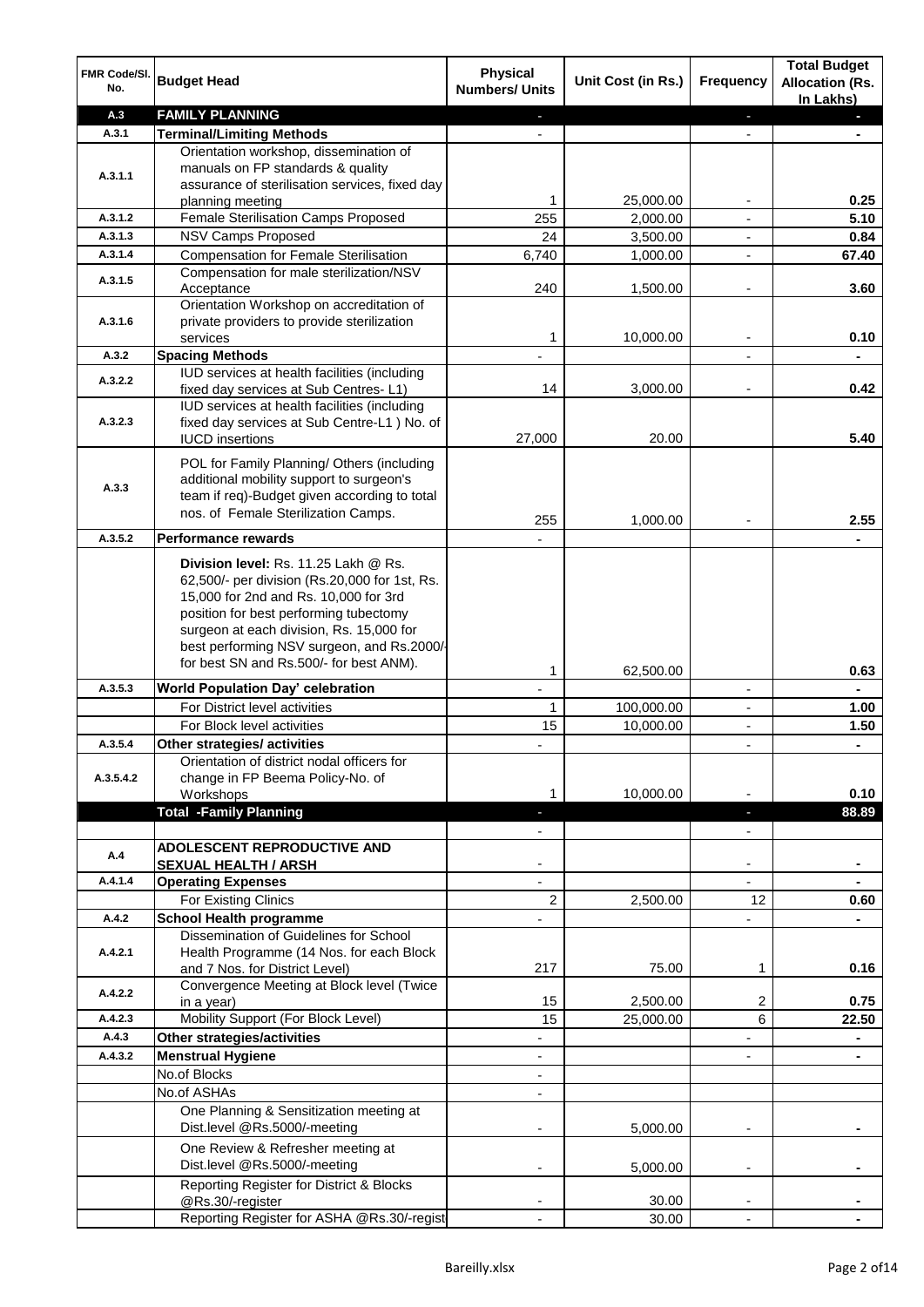| FMR Code/SI.<br>No. | <b>Budget Head</b>                                                                                                                  | <b>Physical</b><br><b>Numbers/ Units</b> | Unit Cost (in Rs.) | <b>Frequency</b>         | <b>Total Budget</b><br><b>Allocation (Rs.</b><br>In Lakhs) |
|---------------------|-------------------------------------------------------------------------------------------------------------------------------------|------------------------------------------|--------------------|--------------------------|------------------------------------------------------------|
|                     | Storage Almirahs for District & Blocks<br>@Rs.5000/- Almirahs                                                                       |                                          | 5,000.00           |                          |                                                            |
|                     | 2 Flex banner with hanging rod per<br>block/Dist.@Rs.500/-banner                                                                    |                                          | 500.00             |                          |                                                            |
|                     | <b>Sub-total ARSH</b>                                                                                                               |                                          |                    | ٠                        | 24.01                                                      |
|                     |                                                                                                                                     |                                          |                    |                          |                                                            |
| A.5                 | <b>URBAN RCH (focus on Urban slums)</b>                                                                                             |                                          |                    | ٠                        |                                                            |
| A.5.2               | Human Resource for Urban Health                                                                                                     | $\blacksquare$                           |                    | $\overline{\phantom{0}}$ | $\blacksquare$                                             |
| A.5.2.1             | Doctors/Mos                                                                                                                         | 5                                        | 36,000.00          | 6                        | 10.80                                                      |
| A.5.2.4             | <b>ANM</b>                                                                                                                          | 5                                        | 9,900.00           | 6                        | 2.97                                                       |
| A.5.2.5             | <b>Staff Nurse</b>                                                                                                                  | 5                                        | 16,500.00          | 6                        | 4.95                                                       |
| A.5.2.12            | Sweeper cum Choukidar                                                                                                               | 5                                        | 4,950.00           | 6                        | 1.49                                                       |
| A.5.3               | Operating expenses for UHP and UHC                                                                                                  |                                          |                    | $\overline{a}$           | $\blacksquare$                                             |
|                     | Rent @7000/Month/Centre                                                                                                             | 5                                        | 7,000.00           | 6                        | 2.10                                                       |
|                     | Telephone Bills @ 1000/Month/Centre                                                                                                 | 5                                        | 1,000.00           | 6                        | 0.30                                                       |
|                     | Electricity Bills @ 1500/Month/Centre                                                                                               | 5                                        | 1,500.00           | 6                        | 0.45                                                       |
|                     | Contingency @ 500/Month/Centre                                                                                                      | 5                                        | 500.00             | 6                        | 0.15                                                       |
|                     | <b>Total- Urban Health</b>                                                                                                          | ٠                                        |                    | ٠                        | 23.21                                                      |
|                     |                                                                                                                                     |                                          |                    |                          | $\blacksquare$                                             |
| A.7                 | <b>PNDT Activities</b>                                                                                                              | ٠                                        |                    | $\blacksquare$           | $\blacksquare$                                             |
| A.7.1               | <b>Support to PC-PNDT Cells</b>                                                                                                     | $\overline{\phantom{a}}$                 |                    | $\overline{\phantom{a}}$ | $\blacksquare$                                             |
|                     | <b>Divisional Level</b>                                                                                                             | $\overline{\phantom{a}}$                 |                    |                          | $\blacksquare$                                             |
|                     | Remuneration of Data Assistant (At Each<br>Division PC-PNDT Cell)                                                                   | 1                                        | 17,000.00          | 12                       | 2.04                                                       |
|                     | Contingency for the operation of cell @<br>Rs.20000/-                                                                               | 1                                        | 20,000.00          | $\mathbf 1$              | 0.20                                                       |
|                     | One time office setup cost @ Rs.100000/-                                                                                            | 1                                        | 100,000.00         | 1                        | 1.00                                                       |
|                     | <b>District Level</b>                                                                                                               | $\overline{\phantom{0}}$                 |                    |                          | $\blacksquare$                                             |
|                     | Remuneration of Data Entry Operator (At<br>Each District PC-PNDT Cell)                                                              | 1                                        | 10,000.00          | 12                       | 1.20                                                       |
|                     | Contingency for the operation of cell @<br>Rs.20000/-                                                                               | 1                                        | 20,000.00          | 1                        | 0.20                                                       |
|                     | One time office setup cost @ Rs. 50000/-                                                                                            | $\mathbf{1}$                             | 50,000.00          | $\mathbf{1}$             | 0.50                                                       |
| A.7.2               | <b>Other PNDT activities</b>                                                                                                        | $\overline{\phantom{a}}$                 |                    | $\overline{\phantom{a}}$ | $\blacksquare$                                             |
| A.7.2.3             | Visit of division level inspection committees<br>(TA/DA of Additional Director will be<br>incurred from this amount) @ Rs.30000 for |                                          |                    |                          |                                                            |
| A.7.2.8             | 10 visit in a year<br>Orientation of members of the district<br>advisory committees at Division Levels (No.                         | ٠                                        | 3,000.00           | 10                       | ۰                                                          |
|                     | of Workshops)<br>District Level Sensitization (No. of                                                                               |                                          | 25,000.00          | 1                        |                                                            |
| A.7.2.10            | Workshops)                                                                                                                          | 1                                        | 10,000.00          | 1                        | 0.10                                                       |
|                     | <b>Total-PC-PNDT</b>                                                                                                                |                                          |                    | Ξ                        | 5.24                                                       |
|                     |                                                                                                                                     |                                          |                    |                          |                                                            |
| A.8                 | <b>Human Resources</b>                                                                                                              | ٠                                        |                    | $\blacksquare$           | Ξ                                                          |
| A.8.1               | <b>Contractual Staff &amp; Services</b>                                                                                             | $\overline{\phantom{a}}$                 |                    |                          |                                                            |
| A.8.1.1.1.f         | Honoraria for ANMs at Sub Centres                                                                                                   | 90                                       | 10,000.00          | 6                        | 54.00                                                      |
| A.8.1.1.2.f         | Honoraria for Staff Nurses - SNCU                                                                                                   | $\overline{\phantom{0}}$                 | 16,500.00          | 6                        | $\blacksquare$                                             |
| A.8.1.1.2.f         | Honoraria for Staff Nurses -NRC                                                                                                     | $\overline{\phantom{0}}$                 | 16,500.00          | 6                        | ۰                                                          |
| A.8.1.2.1           | Honoraria for Laboratory Technicians                                                                                                | 4                                        | 11,880.00          | 6                        | 2.85                                                       |
| A.8.1.3.5.d         | Honoraria for Paediatricians- Child Health                                                                                          | $\overline{\phantom{a}}$                 | 48,000.00          | 6                        | $\blacksquare$                                             |
| A.8.1.3.7           | Honoraria for Dental Doctors                                                                                                        | 2                                        | 35,000.00          | 6                        | 4.20                                                       |
| A.8.1.5.8           | Honoraria for M.O.(Training Coordinators for<br>training NRCs/SNCUs)                                                                |                                          | 36,000.00          | 6                        |                                                            |
| A.8.1.7.2           | Honoraria for X-Ray Technicians                                                                                                     | 2                                        | 11,800.00          | $6\phantom{1}$           | 1.42                                                       |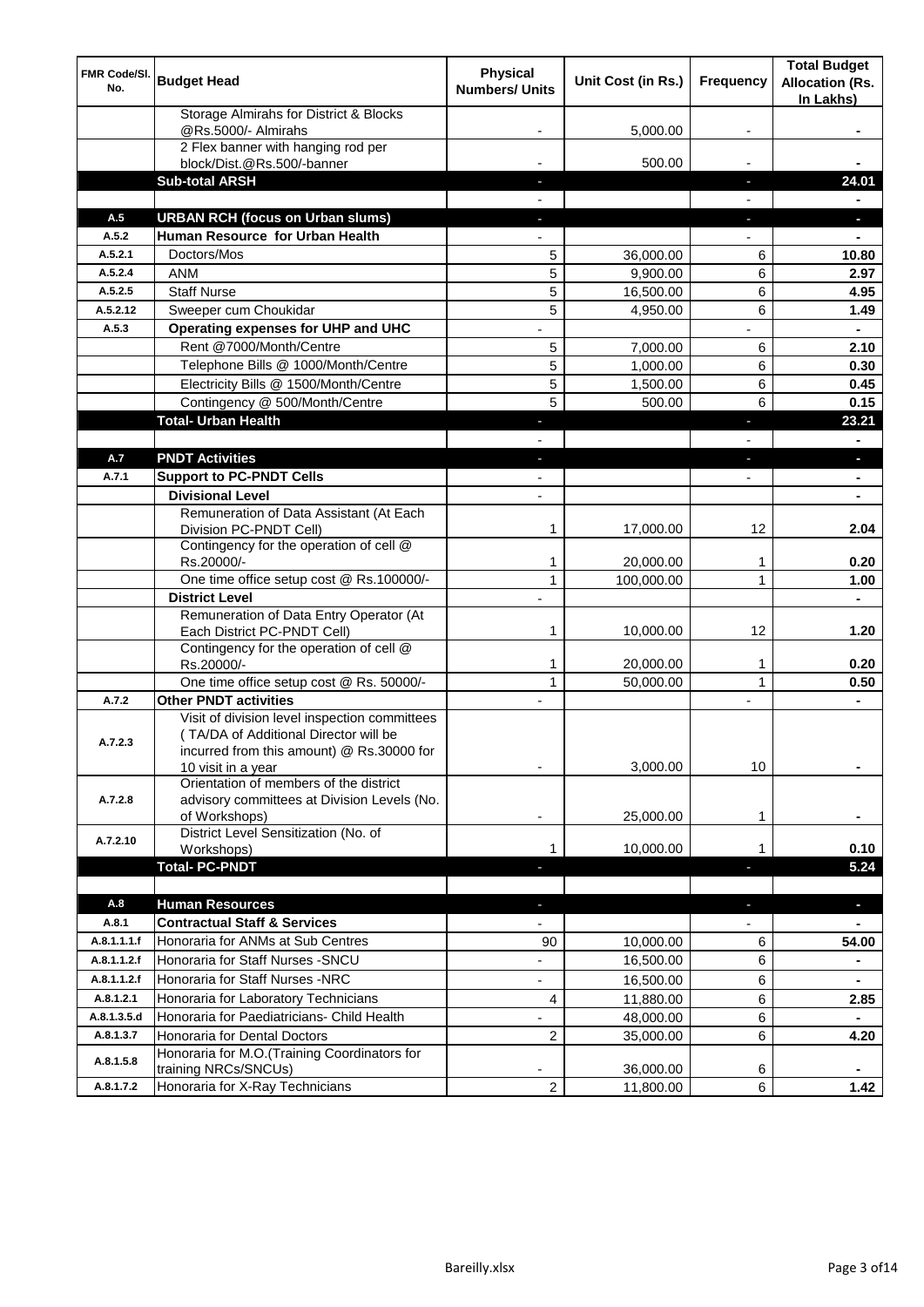| FMR Code/SI.<br>No. | <b>Budget Head</b>                                              | <b>Physical</b><br><b>Numbers/ Units</b> | Unit Cost (in Rs.) | Frequency                | <b>Total Budget</b><br><b>Allocation (Rs.</b><br>In Lakhs) |
|---------------------|-----------------------------------------------------------------|------------------------------------------|--------------------|--------------------------|------------------------------------------------------------|
| A.8.1.7.4           | <b>School Health Teams (Exclusively for SH)</b>                 |                                          |                    |                          |                                                            |
| A.8.1.7.4.a         | <b>Honoraria for Medical Officers</b>                           |                                          |                    |                          |                                                            |
|                     | No. of MBBS Doctors-Existing                                    | 1                                        | 36,000.00          | 6                        | 2.16                                                       |
|                     | No. of MBBS Doctors-New                                         | 14                                       | 36,000.00          | $\overline{c}$           | 10.08                                                      |
|                     | No. of BDS Doctors-Existing                                     | 14                                       | 35,000.00          | 6                        | 29.40                                                      |
|                     | No. of AYUSH Doctors-Existing                                   | 15                                       | 24,000.00          | 6                        | 21.60                                                      |
|                     | No. of AYUSH Doctors-New                                        | 15                                       | 24,000.00          | 2                        | 7.20                                                       |
| A.8.1.7.4.b         | <b>Honoraria for Physiotherapists</b>                           | 14                                       | 11,880.00          | 6                        | 9.98                                                       |
| A.8.1.7.4.c         | <b>Honoraria for Dental Hygienists</b>                          | 1                                        | 11,880.00          | 6                        | 0.71                                                       |
| A.8.1.7.4.d         | Honoraria for Ophthalmic Assistants                             | 15                                       | 11,880.00          | 6                        | 10.69                                                      |
| A.8.1.7.4.e         | Honoraria for Staff Nurses/GNMs-Existing                        | 23                                       | 16,500.00          | 6                        | 22.77                                                      |
|                     | Honoraria for Staff Nurses/GNMs-New                             | $\overline{\phantom{0}}$                 | 16,500.00          | $\overline{2}$           | ٠                                                          |
| A.8.1.7.4.g         | Honoraria for ANMs-Existing                                     | 4                                        | 10,000.00          | 6                        | 2.40                                                       |
|                     | Honoraria for ANMs-New                                          | 3                                        | 10,000.00          | $\overline{2}$           | 0.60                                                       |
|                     | Honoraria for FP Counsellors(@ Rs.9300/-                        |                                          |                    |                          |                                                            |
| A.8.1.7.5.1         | (Rs.9000/-Honoraria and 300/-for                                | 6                                        | 9.300.00           | 6                        | 3.35                                                       |
| A.8.1.7.5.2         | communication support)<br><b>Honoraria for ARSH Counsellors</b> | $\overline{c}$                           | 12,000.00          | 6                        | 1.44                                                       |
| A.8.1.7.5.4         | <b>Honoraria for Nutritionist-NRC</b>                           |                                          |                    | 6                        |                                                            |
|                     | Honoraria for Staff under Routine                               |                                          | 15,000.00          |                          |                                                            |
|                     | <b>Immunization</b>                                             |                                          |                    |                          |                                                            |
|                     | Refrigerator Mechanics-District Level                           | ÷,                                       | 16,500.00          | 6                        |                                                            |
|                     | <b>Cold Chain Handlers-District Level</b>                       | 1                                        | 9,900.00           | 6                        | 0.59                                                       |
| A.8.1.7.7           | Vaccine Store Keepers-Division Level                            |                                          | 22,000.00          | $\,6\,$                  | ÷.                                                         |
|                     | Refrigerator Mechanics-Division Level                           |                                          | 16,500.00          | $\,6\,$                  | ٠                                                          |
|                     | Vaccine Van Drivers-Division Level                              |                                          | 16,500.00          | $\,6\,$                  |                                                            |
|                     | Cold Chain Handlers-Division Level                              | 1                                        | 9,900.00           | 6                        | 0.59                                                       |
| A.8.1.9             | <b>Honoraria for Data Entry Operators</b>                       | $\overline{c}$                           | 8,800.00           | 6                        | 1.06                                                       |
| A.8.1.11.f          | <b>Honoraria for Caretakers-NRC</b>                             |                                          | 4,000.00           | 6                        |                                                            |
| A.8.1.11.f          | <b>Honoraria for Cooks-NRC</b>                                  |                                          | 5,000.00           | 6                        |                                                            |
|                     | <b>TOTAL - HUMAN RESOURCE</b>                                   |                                          |                    |                          | 187.09                                                     |
|                     |                                                                 |                                          |                    |                          |                                                            |
| A.9                 | <b>TRAINING</b>                                                 |                                          |                    |                          |                                                            |
|                     |                                                                 |                                          |                    |                          |                                                            |
| A.9.3               | <b>Maternal Health Training</b>                                 |                                          |                    |                          |                                                            |
| A.Y.3.1             | <b>Skilled Attendance at Birth / SBA</b>                        |                                          |                    |                          |                                                            |
| A.9.3.1.1           | Setting up of SBA Training Centres                              | $\mathbf{1}$                             | 25,000.00          |                          | 0.25                                                       |
|                     | <b>Training of Staff Nurses in SBA</b>                          |                                          |                    |                          |                                                            |
| A.9.3.1.4           | Total Batches to be conducted (4 Per                            |                                          |                    |                          |                                                            |
|                     | Batch) @ Rs.103300/ Batch                                       | 9                                        | 103,300.00         | ÷                        | 9.30                                                       |
| A.9.3.4             | <b>Safe Abortion Services Training</b>                          |                                          |                    | $\overline{\phantom{0}}$ |                                                            |
|                     | <b>Training of Medical Officers in safe</b>                     |                                          |                    |                          |                                                            |
| A.9.3.4.2           | abortion                                                        | -                                        |                    | -                        | ۰                                                          |
|                     | Total Batches to be conducted @ Rs.52000<br>/batch              |                                          | 52,000.00          |                          |                                                            |
| A.9.3.5             | RTI / STI Training                                              |                                          |                    | $\overline{\phantom{0}}$ |                                                            |
|                     | Training of Medical Officers in RTI/STI                         |                                          |                    |                          |                                                            |
| A.9.3.5.3           | Total Batches to be conducted @ Rs.72600                        |                                          |                    |                          |                                                            |
|                     | /batch                                                          | 2                                        | 72,600.00          |                          | 1.45                                                       |
|                     | Sub Total - Maternal Health Training                            |                                          |                    |                          | 11.00                                                      |
|                     |                                                                 |                                          |                    |                          |                                                            |
| A.9.5               | <b>Child Health Training</b>                                    |                                          |                    |                          |                                                            |
| A.9.5.2.2           | <b>F-IMNCI Training for Medical Officers</b>                    |                                          |                    |                          | $\blacksquare$                                             |
|                     | <b>Total Training Load</b>                                      |                                          |                    |                          |                                                            |
|                     | <b>Batch Size/Participants</b>                                  | 16                                       |                    |                          |                                                            |
|                     | No. of Batches                                                  |                                          | 212,900.00         |                          |                                                            |
|                     | Total Batches to be observed(25% of                             |                                          |                    |                          |                                                            |
|                     | organized batches)                                              |                                          | 7,500.00           |                          |                                                            |
| A.9.5.2.3           | <b>F-IMNCI Training for Staff Nurses</b>                        | ٠                                        |                    | $\overline{\phantom{0}}$ |                                                            |
|                     | <b>Total Training Load</b>                                      | ٠                                        |                    |                          |                                                            |
|                     | <b>Batch Size/Participants</b>                                  |                                          |                    |                          |                                                            |
|                     | No. of Batches                                                  | $\blacksquare$                           | 206,900.00         | $\blacksquare$           |                                                            |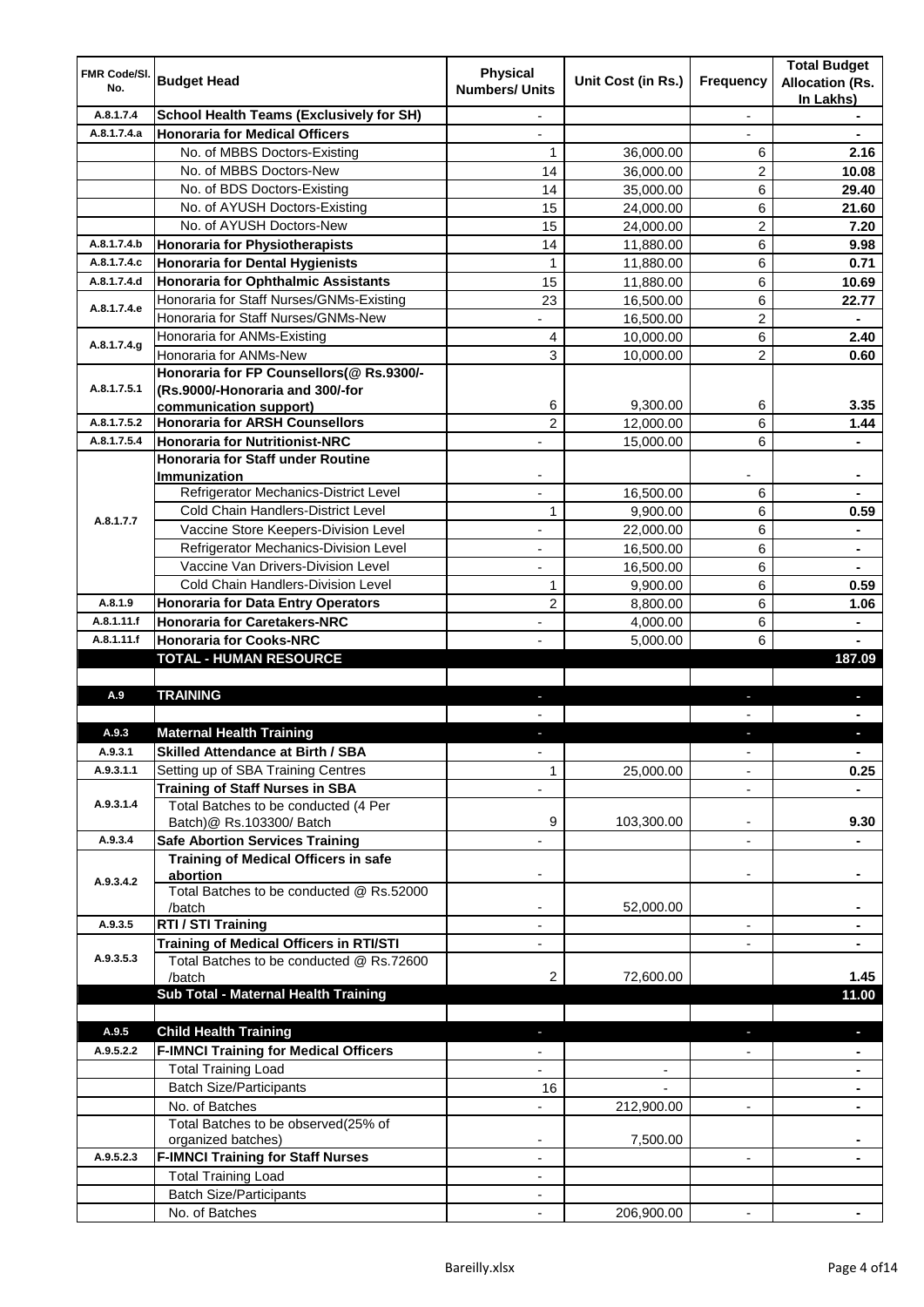| FMR Code/SI.<br>No. | <b>Budget Head</b>                                                             | <b>Physical</b><br><b>Numbers/ Units</b> | Unit Cost (in Rs.) | <b>Frequency</b>         | <b>Total Budget</b><br><b>Allocation (Rs.</b><br>In Lakhs) |
|---------------------|--------------------------------------------------------------------------------|------------------------------------------|--------------------|--------------------------|------------------------------------------------------------|
|                     | Total Batches to be observed(25% of<br>organized batches)                      |                                          | 7,500.00           |                          |                                                            |
| A.9.5.5.2.a         | <b>IMNCI Plus(CCSP)-10 Days TOT for</b><br><b>Physicians</b>                   |                                          |                    |                          |                                                            |
|                     | <b>Total Training Load</b>                                                     |                                          |                    |                          |                                                            |
|                     | <b>Batch Size/Participants</b>                                                 | 24                                       |                    |                          |                                                            |
|                     | No. of Batches                                                                 |                                          | 576,300.00         |                          |                                                            |
|                     | Total Batches to be observed(25% of                                            |                                          |                    |                          |                                                            |
|                     | organized batches)                                                             |                                          | 11,000.00          |                          |                                                            |
|                     | <b>Sub Total- Child Health Training</b>                                        |                                          |                    |                          |                                                            |
| A.9.7               | Adolescent Reproductive and Sexual Health/<br><b>ARSH Training</b>             |                                          |                    |                          |                                                            |
| A.9.7.4             | <b>ARSH training for ANMs/LHVs</b><br>Total Batches to be conducted@ Rs.71000/ |                                          |                    |                          |                                                            |
|                     | <b>Batch</b>                                                                   | 3                                        | 71,000.00          |                          | 2.13                                                       |
|                     | <b>Sub Total- ARSH Training</b>                                                |                                          |                    |                          | 2.13                                                       |
| A.9.8.4.2           | <b>Clinical Establishment Act</b>                                              |                                          |                    |                          |                                                            |
|                     |                                                                                | 1                                        | 798,000.00         | $\overline{\phantom{a}}$ | 7.98                                                       |
|                     | <b>TOTAL - Training</b>                                                        | ٠                                        |                    | ٠                        | 21.11                                                      |
|                     |                                                                                |                                          |                    |                          |                                                            |
| A.10                | <b>PROGRAMME MANAGEMENT</b>                                                    | L.                                       |                    | ı                        | п                                                          |
| A.10.2              | District Programme Management Support<br>Unit                                  |                                          |                    |                          |                                                            |
|                     | <b>Contractual Staffs for DPMSU</b>                                            |                                          |                    |                          |                                                            |
| A.10.2.1            | Honoraria for District Programme Manager                                       | 1                                        | 32,700.00          | 6                        | 1.96                                                       |
| A.10.2.2            | Honoraria for District Accounts Manager                                        | 1                                        | 26,650.00          | 6                        | 1.60                                                       |
|                     | Honoraria for District Data Manager(District                                   |                                          |                    |                          |                                                            |
| A.10.2.3            | Data cum Account Assistant)                                                    | 1                                        | 18,150.00          | 6                        | 1.09                                                       |
| A.10.2.7            | Honoraria for Office Assistant                                                 | 1                                        | 7,000.00           | 6                        | 0.42                                                       |
| A.10.2.8.1          | Operational Expenses for DPMU unit                                             | 1                                        | 75,000.00          | 6                        | 4.50                                                       |
| A.10.2.8.2          | Honoraria for District Community Process<br>Manager<br><b>Sub Total - DPMU</b> |                                          | 26,650.00          | 6                        | 1.60<br>11.17                                              |
|                     |                                                                                |                                          |                    |                          |                                                            |
| A.10.3              | <b>Block Programme Management Unit (BPMU)</b>                                  |                                          |                    |                          |                                                            |
| A.10.3.1            | Honoraria for Block Programme Managers                                         | 15                                       | 20,000.00          | 6                        | 18.00                                                      |
| A.10.3.2            | Honoraria for Block Accounts Managers                                          | 15                                       | 10,000.00          | 6                        | 9.00                                                       |
|                     | <b>Sub Total - DPMU</b>                                                        | E.                                       |                    | ä,                       | 27.00                                                      |
|                     |                                                                                |                                          |                    |                          |                                                            |
| A.10.6              | <b>Concurrent Audit System</b><br>Budget For Block Units(Rs.1500 per           |                                          |                    | ۰                        | $\blacksquare$                                             |
|                     | Block/Quarter)                                                                 | 15                                       | 1,500.00           | 4                        | 0.90                                                       |
|                     | Budget For District (District HO Rs.<br>4500/Month)                            | 1                                        | 4,500.00           | 12                       | 0.54                                                       |
|                     | <b>Sub Total - Concurrent Audit</b>                                            |                                          |                    |                          | 1.44                                                       |
|                     |                                                                                |                                          |                    |                          |                                                            |
| A.10.7              | <b>Mobility Support, Field Visits</b>                                          |                                          |                    |                          | $\blacksquare$                                             |
| A.10.7.2            | Mobility Support-DPMU/District (2 Vehicles<br>per District per month)          | 2                                        | 25,000.00          | 12                       | 6.00                                                       |
| A.10.7.3            | Mobility Support-BPMU/Block (1 Vehicle per<br>District per Month)              | 15                                       | 25,000.00          | 12                       | 45.00                                                      |
| A.10.7.4.1          | Mobility Support for Div.PMU Division & AD<br>Offices( 1 vehicle per Division) | 1                                        | 25,000.00          | 12 <sup>°</sup>          | 3.00                                                       |
|                     | Sub Total - Mobility Support, Field Visits                                     |                                          |                    |                          | 54.00                                                      |
|                     |                                                                                |                                          |                    |                          |                                                            |
|                     | <b>TOTAL - Programme Management</b>                                            |                                          |                    | L                        | 93.61                                                      |
|                     |                                                                                |                                          |                    |                          |                                                            |
|                     | <b>GRAND TOTAL- RCH FLEXIPOOL</b>                                              |                                          |                    | ÷                        | 1,663.48                                                   |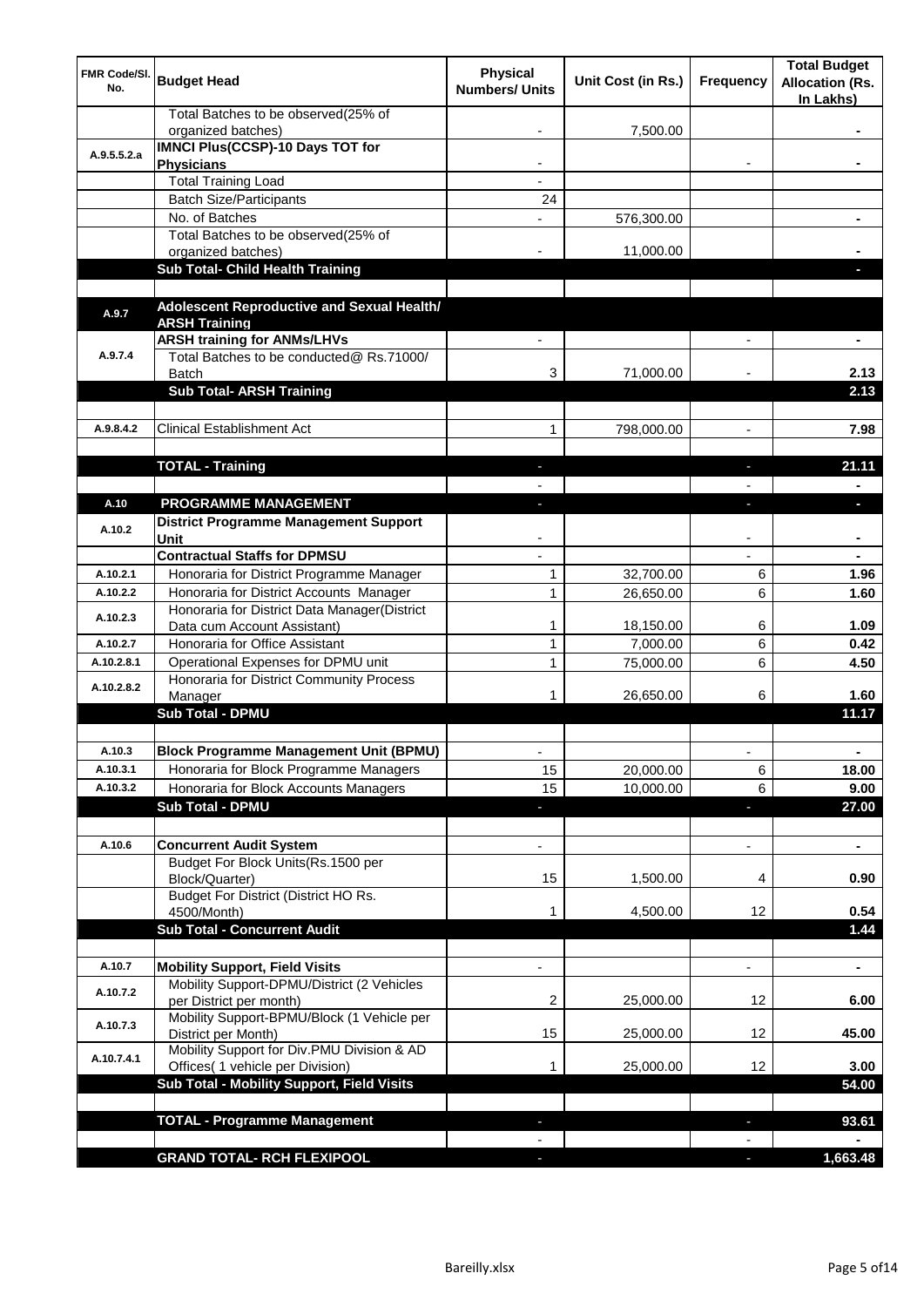| <b>FMR Code/SI.</b><br>No. | <b>Budget Head</b>                                                                                                                                                         | <b>Physical</b><br><b>Numbers/ Units</b> | Unit Cost (in Rs.) | <b>Frequency</b> | <b>Total Budget</b><br><b>Allocation (Rs.</b><br>In Lakhs) |
|----------------------------|----------------------------------------------------------------------------------------------------------------------------------------------------------------------------|------------------------------------------|--------------------|------------------|------------------------------------------------------------|
|                            |                                                                                                                                                                            |                                          |                    | $\blacksquare$   |                                                            |
| в                          | <b>MISSION FLEXIPOOL</b>                                                                                                                                                   | ٠                                        |                    |                  |                                                            |
| <b>B1</b>                  | <b>ASHA</b>                                                                                                                                                                |                                          |                    |                  |                                                            |
| B1.1.1.4.2                 | ASHA State Trainers - TOT (Module VI&VII)-<br>National Level-Cost of TA/DA                                                                                                 | 1                                        | 15,000.00          |                  | 0.15                                                       |
| B1.1.3.3                   | <b>Incentive for FP</b>                                                                                                                                                    |                                          |                    |                  |                                                            |
| B <sub>1.1</sub> .3.3.1    | Incentive for ASHA @ Rs. 1000 if a couple<br>adopts permanent methods after 02<br>children(Assumed that 15.56 % clients<br>adopts permanent methods after 02<br>children). | 1,085                                    | 1,000.00           |                  | 10.85                                                      |
| B1.1.3.5                   | <b>Other incentive</b>                                                                                                                                                     |                                          |                    |                  |                                                            |
| B1.1.3.5.1                 | On taking Complicated On pregnancy cases<br>or New born cases to the health facility<br>@Rs.150/- case (up to 3 cases/year)                                                | 2,903                                    | 150.00             | 3                | 13.06                                                      |
| B1.1.3.5.3                 | Birth & Death Registration (For 30 birth & 9<br>deaths/ASHA) - Amount Approved 90% Only                                                                                    | 2,903                                    | 180.00             |                  | 4.70                                                       |
| B1.1.3.5.5                 | TA/DA for attending Monthly Meetings<br>@Rs.100/Meeting - Amount Approved 90%<br>Only                                                                                      | 2,903                                    | 100.00             | 12               | 31.35                                                      |
| B1.1.3.5.6                 | Maternal Death Audit Information<br>(@Rs.200/Case)-Amount Approved 50%<br>Only                                                                                             | 553                                      | 200.00             |                  | 0.55                                                       |
| B1.1.3.5.12                | Incentives to ASHA Sangini(@Rs.150 for<br>one field visit and 20 visits per month)                                                                                         |                                          | 3,000.00           | 10               |                                                            |
| B1.1.3.6                   | <b>Other Activities</b>                                                                                                                                                    | $\overline{\phantom{a}}$                 |                    |                  |                                                            |
| B1.1.3.6.1                 | ASHA Divas/Annual ASHA Samellan-<br>(Amount Approved 70% Only)                                                                                                             | 2,903                                    | 250.00             |                  | 5.08                                                       |
|                            | <b>ASHA Payment Voucher</b>                                                                                                                                                | 2,903                                    | 25.00              |                  | 0.73                                                       |
| B1.1.3.6.3                 | <b>ASHA Master Payment Register</b>                                                                                                                                        | 15                                       | 150.00             |                  | 0.02                                                       |
|                            | <b>ASHA Sangini Format</b>                                                                                                                                                 | 102                                      | 50.00              |                  | 0.05                                                       |
| B1.1.4                     | Awards to ASHA's/Link workers                                                                                                                                              | 15                                       | 5,000.00           |                  | 0.75                                                       |
| B1.1.5                     | <b>ASHA Resource Centre/ASHA Mentoring</b><br>Group                                                                                                                        |                                          |                    |                  | ä,                                                         |
| B1.1.5.4                   | Mobility Costs ASHA Mentoring Group for<br>district*4 meetings@Rs.2500/meeting                                                                                             | 4                                        | 2,500.00           |                  | 0.10                                                       |
|                            | Sub Total - ASHA                                                                                                                                                           |                                          |                    |                  | 67.40                                                      |
|                            |                                                                                                                                                                            |                                          |                    |                  |                                                            |
| <b>B2</b>                  | <b>Untied Funds</b>                                                                                                                                                        | ٠                                        |                    | J,               | J,                                                         |
| <b>B2.1</b>                | No. of CHCs/SDH and Amount Approved 71%<br>Only                                                                                                                            | 15                                       | 50,000.00          | 1                | 5.33                                                       |
| <b>B2.2</b>                | No. of PHCs and Amount Approved 93% Only                                                                                                                                   | 49                                       | 25,000.00          | 1                | 11.39                                                      |
| <b>B2.3</b>                | No. of Sub Centres and Amount Approved<br>46% Only                                                                                                                         | 398                                      | 10,000.00          | 1                | 18.31                                                      |
| <b>B2.4</b>                | No. of VHNSCs and Amount Approved 36%<br>Only                                                                                                                              | 1,007                                    | 10,000.00          | 1                | 36.25                                                      |
|                            | <b>Sub Total - Untied Funds</b>                                                                                                                                            | $\blacksquare$                           |                    | $\blacksquare$   | 71.28                                                      |
| <b>B.3</b>                 | <b>Annual Maintenance Grants</b>                                                                                                                                           | ٠                                        |                    | ٠                | ÷.                                                         |
| <b>B3.1</b>                | No. of CHCs and Amount Approved 70% Only                                                                                                                                   | 15                                       | 100,000.00         | 1                | 10.50                                                      |
| <b>B3.2</b>                | No. of PHCs and Amount Approved 69% Only                                                                                                                                   | 42                                       | 50,000.00          | 1                | 14.49                                                      |
| <b>B3.3</b>                | No. of Sub Centres and Amount Approved<br>49% Only                                                                                                                         | 352                                      | 10,000.00          | 1                | 17.25                                                      |
|                            | Sub Total - AMG                                                                                                                                                            |                                          |                    |                  | 42.24                                                      |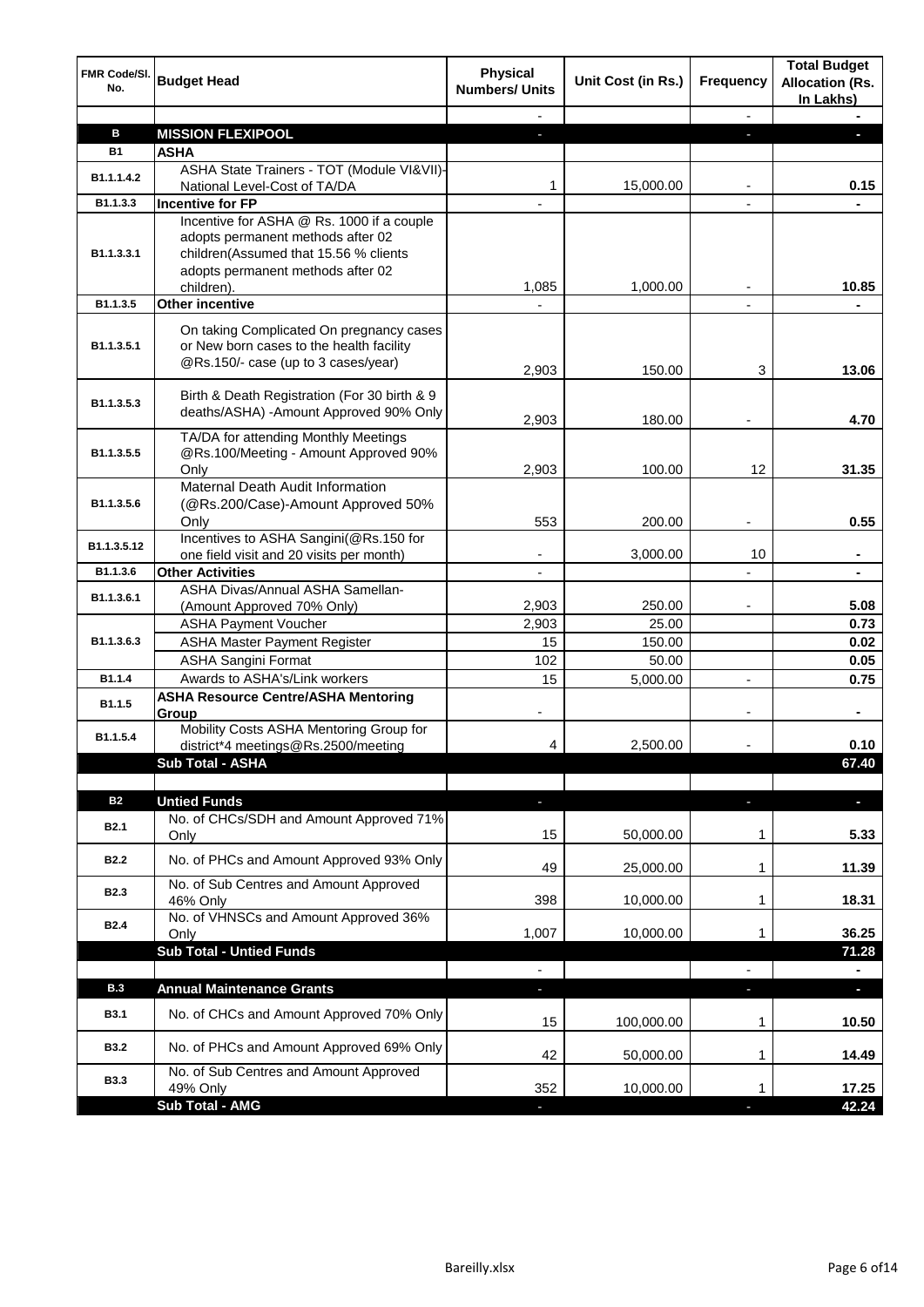| FMR Code/SI.<br>No. | <b>Budget Head</b>                                                                                   | <b>Physical</b><br><b>Numbers/ Units</b> | Unit Cost (in Rs.) | <b>Frequency</b>         | <b>Total Budget</b><br><b>Allocation (Rs.</b><br>In Lakhs) |
|---------------------|------------------------------------------------------------------------------------------------------|------------------------------------------|--------------------|--------------------------|------------------------------------------------------------|
|                     |                                                                                                      |                                          |                    |                          |                                                            |
| <b>B.6</b>          | <b>Corpus Grants to HMS/RKS</b><br>District Hospitals (DH+DWH)                                       | $\mathcal{L}_{\mathcal{A}}$              |                    | ٠                        | $\blacksquare$                                             |
| B6.1                |                                                                                                      | 3                                        |                    | $\overline{\phantom{a}}$ | $\blacksquare$                                             |
|                     | Amount Approved for District Hospitals                                                               |                                          |                    |                          | 13.14                                                      |
| <b>B6.2</b>         | No. of CHCs and Amount Approved 90% Only                                                             | 15                                       | 100,000.00         | 1                        | 13.50                                                      |
| B6.3                | No. of PHCs and Amount Approved 90% Only                                                             | 49                                       | 50,000.00          | 1                        | 22.05                                                      |
|                     | Sub Total - HMS/RKS                                                                                  |                                          |                    | ı                        | 48.69                                                      |
|                     |                                                                                                      | $\overline{\phantom{0}}$                 |                    | $\overline{\phantom{a}}$ | $\blacksquare$                                             |
| <b>B9</b>           | <b>Mainstreaming of AYUSH</b>                                                                        | $\sim$                                   |                    | J,                       | ь.                                                         |
| <b>B.9.1</b>        | <b>Medical Officers (Only AYUSH)</b>                                                                 | $\overline{\phantom{0}}$                 |                    | $\blacksquare$           |                                                            |
| B.9.1.1             | <b>Contractual Medical Officers</b>                                                                  | 33                                       | 24,000.00          | 6                        | 47.52                                                      |
| <b>B.9.2</b>        | <b>AYUSH Pharmacists</b>                                                                             | 11                                       | 9,000.00           | 6                        | 5.94                                                       |
|                     | <b>Sub Total (AYUSH)</b>                                                                             | $\sim$                                   |                    | J,                       | 53.46                                                      |
|                     |                                                                                                      |                                          |                    |                          | $\blacksquare$                                             |
| <b>B10</b>          | <b>IEC-BCC Activities</b>                                                                            | E.                                       |                    | ı                        | $\blacksquare$                                             |
| <b>B.10.2</b>       | Implementation of BCC/IEC Activities at<br>district level                                            |                                          |                    |                          | 5.00                                                       |
| B.10.5.2            | Printing of WIFS Cards, Referral Slips, etc                                                          |                                          |                    |                          | ÷.                                                         |
|                     | WIFS Cards for School Children(No. of Cards)                                                         | 59,489                                   | 4.00               |                          | 2.38                                                       |
|                     | <b>Sub Total (IEC/BCC)</b>                                                                           | ٠                                        |                    | ı                        | 7.38                                                       |
|                     |                                                                                                      |                                          |                    |                          |                                                            |
| <b>B15</b>          | <b>Planning, Implementation and Monitoring</b>                                                       |                                          |                    |                          |                                                            |
| B15.2               | <b>Quality Assurance</b>                                                                             |                                          |                    |                          |                                                            |
| B15.2.2             | <b>Quality Assurance Committees</b>                                                                  |                                          |                    |                          |                                                            |
|                     | <b>Division Level</b>                                                                                |                                          |                    |                          |                                                            |
|                     |                                                                                                      |                                          |                    |                          |                                                            |
|                     | One time establishment @ Rs. 1.00 Lakh/<br>Division (Amount Approved 50% Only)                       | 1                                        | 100,000.00         | 1                        | 0.50                                                       |
|                     | Operational Expenses @Rs. 5000/month/                                                                |                                          |                    |                          |                                                            |
|                     | division (Amount Approved 50% Only)                                                                  | 1                                        | 5,000.00           | 12                       | 0.30                                                       |
|                     | <b>District Level</b>                                                                                | ä,                                       |                    |                          | $\blacksquare$                                             |
|                     | One time establishment @ Rs. 1.00 Lakh/                                                              |                                          |                    |                          |                                                            |
|                     | District (Amount Approved 50% Only)                                                                  |                                          |                    |                          |                                                            |
|                     |                                                                                                      | 1                                        | 100,000.00         |                          | 0.50                                                       |
|                     | Operational Expenses @Rs. 5000/ Month/                                                               |                                          |                    |                          |                                                            |
|                     | District (Amount Approved 50% Only)                                                                  | 1                                        | 5,000.00           | 12                       | 0.30                                                       |
| B15.2.4             | <b>Review meetings</b>                                                                               |                                          |                    |                          |                                                            |
| B15.2.4.2           | <b>Division Level</b>                                                                                |                                          |                    |                          |                                                            |
|                     | Review meetings @ Rs 10000/- per meeting                                                             |                                          |                    |                          |                                                            |
|                     | for 4 meeting per division (Amount Approved                                                          |                                          |                    |                          |                                                            |
|                     | 50% Only)                                                                                            | 1                                        | 10,000.00          | 4                        | 0.20                                                       |
|                     | <b>District Level</b>                                                                                | L,                                       |                    |                          |                                                            |
|                     | Review meetings @ Rs 10000/- per meeting                                                             |                                          |                    |                          |                                                            |
|                     | for 4 meeting per District (Amount Approved                                                          |                                          |                    |                          |                                                            |
|                     | 50% Only)                                                                                            | 1                                        | 10,000.00          | 4                        | 0.20                                                       |
| B15.2.5             | <b>Other Block Level Activities</b>                                                                  |                                          |                    |                          |                                                            |
| B15.2.5.1           | <b>Block QA visioning meeting (Orienting</b><br><b>Block Officials on Facility Solutions Levels-</b> |                                          |                    |                          |                                                            |
|                     | Amount Approved 50% Only)                                                                            | 1                                        | 35,000.00          | 1                        | 0.18                                                       |
|                     |                                                                                                      |                                          |                    |                          |                                                            |
| B15.2.5.2           | Quality Management System (QMS) training<br>workshop -(Amount Approved 50% Only)                     |                                          |                    |                          |                                                            |
|                     |                                                                                                      | 1                                        | 100,000.00         | 1                        | 0.50                                                       |
|                     | <b>Sub Total - Quality Assurance</b>                                                                 |                                          |                    | ٠                        | 2.68                                                       |
|                     |                                                                                                      |                                          |                    |                          |                                                            |
| B <sub>15.3</sub>   | <b>Monitoring and Evaluation</b>                                                                     |                                          |                    | $\overline{\phantom{0}}$ | $\blacksquare$                                             |
| B15.3.1.6.3         | Honoraria of Data Entry Operators for MCTS                                                           | 15                                       | 11,000.00          | 6                        | 9.90                                                       |
| B15.3.2             | <b>Computerization HMIS and E-governance</b>                                                         |                                          |                    |                          |                                                            |
|                     | HMIS Operational Cost (excluding HR & Trainings)-                                                    |                                          |                    |                          |                                                            |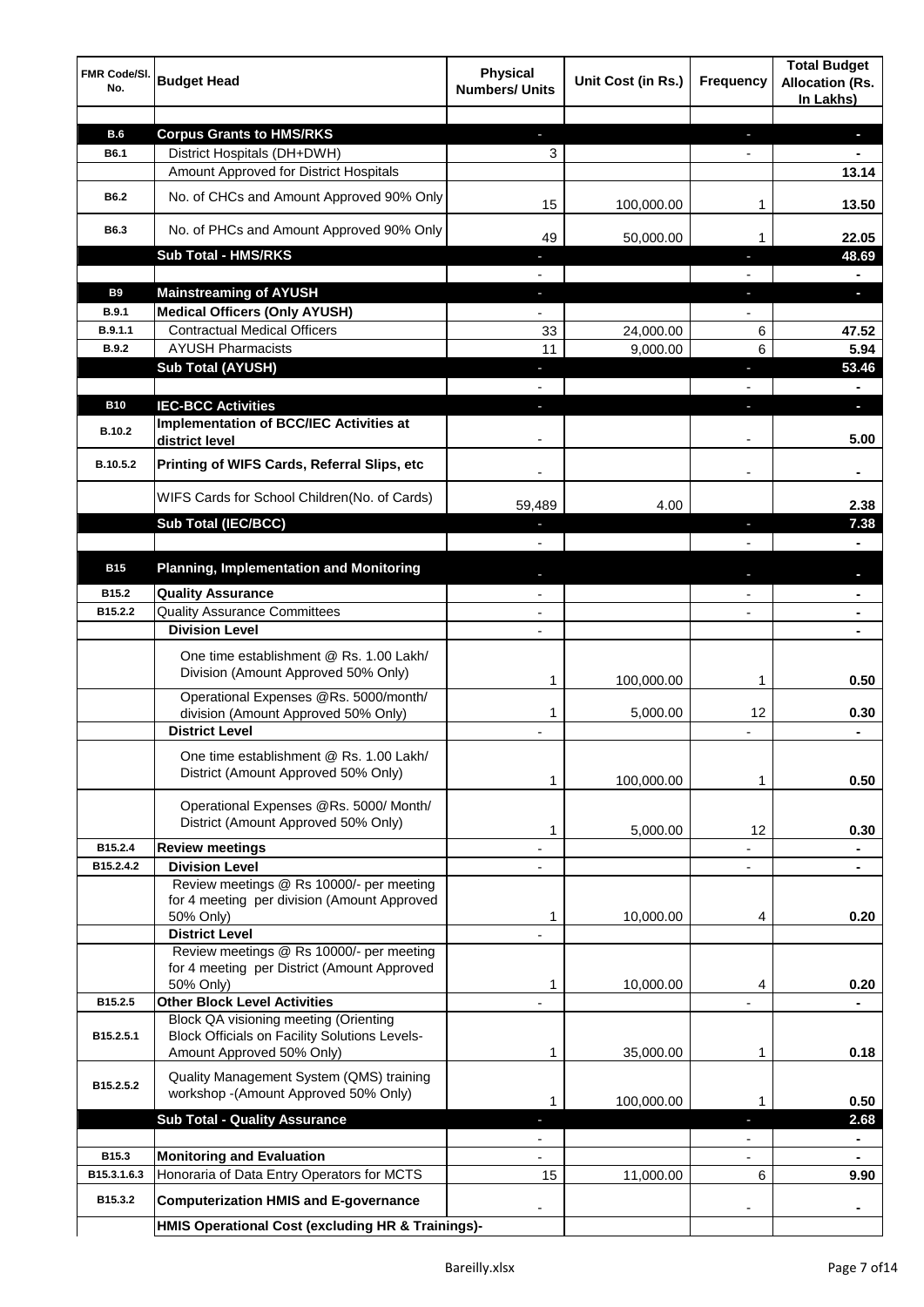| <b>FMR Code/SI.</b><br>No. | <b>Budget Head</b>                                                               | <b>Physical</b><br><b>Numbers/ Units</b> | Unit Cost (in Rs.) | <b>Frequency</b> | <b>Total Budget</b><br><b>Allocation (Rs.</b><br>In Lakhs) |
|----------------------------|----------------------------------------------------------------------------------|------------------------------------------|--------------------|------------------|------------------------------------------------------------|
|                            | Expenses for Internet @1500/month/<br>computer for 951 Nos                       | 17                                       | 1,500.00           | 12               | 3.06                                                       |
|                            | Expenses for Internet Rs.750/pm/block                                            |                                          |                    |                  |                                                            |
| B <sub>15</sub> .3.2.1.a   | computer(new) for 820 Nos.                                                       | 15                                       | 750.00             | 12               | 1.35                                                       |
|                            | Expenses for Internet Data Card<br>@Rs.750/pm/Computer (new) for 75 Nos.         | 1                                        | 750.00             | 12 <sup>2</sup>  | 0.09                                                       |
|                            |                                                                                  |                                          |                    |                  |                                                            |
|                            | Expenses for Internet Data Card<br>@Rs.750/pm/Computer (new) for 18 Nos.         | 1                                        | 750.00             | 12               | 0.09                                                       |
| B15.3.2.1.d                | Other Office and admin expenses                                                  |                                          |                    |                  |                                                            |
| B15.3.2.1.d.2              | Maintenance of Computers/AMC/etc -HMIS<br>(Block -PHC/CHC,CH, CMF (M/F) Old      |                                          |                    |                  |                                                            |
|                            | @Rs. 4000/unit for 951 no.<br>Purchase of computer consumables/Admin             | 17                                       | 4,000.00           | 1                | 0.68                                                       |
| B15.3.2.1.d.3              | Expenses @ Rs.1000.00 for 951 no.-Six                                            |                                          |                    |                  |                                                            |
|                            | <b>Months</b>                                                                    | 17                                       | 1,000.00           | 6                | 1.02                                                       |
| B15.3.2.2.a                | MCTS Operational Cost (excluding HR &<br>Trainings)                              | ٠                                        |                    |                  | $\blacksquare$                                             |
|                            | Procurement of                                                                   |                                          |                    |                  |                                                            |
| B15.3.2.2.b                | computers/Printers/Cartridges, etc. -<br>@50,000.00/Computer Systems for 820 No. |                                          |                    |                  |                                                            |
|                            |                                                                                  | 15                                       | 50,000.00          | 1                | 7.50                                                       |
| B15.3.2.2.d                | Other Office and admin expenses<br>@12,000.00 per year -820 No.(New)             | 15                                       | 12,000.00          | 1                | 1.80                                                       |
| B15.3.3                    | Other M & E Activities                                                           |                                          |                    |                  |                                                            |
| B15.3.3.5                  | Review Meetings for MCTS @ Rs                                                    |                                          |                    |                  |                                                            |
|                            | 4,000/meeting for 12 meetings<br>Sub Total - Monitoring and Evaluation           | 1                                        | 4,000.00           | 12               | 0.48<br>25.97                                              |
|                            |                                                                                  |                                          |                    | L.               | $\blacksquare$                                             |
| <b>B.16</b>                | <b>PROCUREMENT</b>                                                               |                                          |                    |                  | ь                                                          |
| B16.1.1                    | <b>Procurement of Equipments: MH</b>                                             |                                          |                    | $\frac{1}{2}$    | $\blacksquare$                                             |
| B16.1.1.2                  | MVA /EVA Kits for Safe Abortion services                                         | 20                                       | 2,500.00           |                  | 0.50                                                       |
| B16.1.6                    | <b>Equipments for ARSH/ School Health</b>                                        |                                          |                    | Ĭ.               |                                                            |
| B16.1.6.1                  | Equipments for ARSH Clinics (New)                                                | $\overline{2}$                           | 15,000.00          |                  | 0.30                                                       |
|                            | <b>Sub Total (Procurement of Equipments)</b>                                     |                                          |                    |                  | 0.80                                                       |
| B.16.2.1                   | Drugs & supplies for MH                                                          |                                          |                    |                  |                                                            |
| B.16.2.1.2                 | Drugs for Safe Abortion (No. of MMA<br>estimated in year 2013-14)                | 365                                      | 200.00             |                  | 0.73                                                       |
| B.16.2.4                   | <b>Supplies for IMEP</b>                                                         |                                          |                    | ÷,               |                                                            |
| B.16.2.4.1                 | Bio-Medical Waste Management-District<br>level                                   |                                          |                    |                  | 50.37                                                      |
| B.16.2.4.2                 | Bio-Medical Waste Management-CHC level                                           |                                          |                    | Ĭ.               | 20.45                                                      |
| B.16.2.4.3                 | Cleaning/Washing, House keeping and<br>Laundry Management - District Level       |                                          |                    | ۰                | 72.35                                                      |
| B.16.2.4.4                 | Cleaning/Washing, House keeping and<br>Laundry Management - CHC/PHC Level        |                                          |                    |                  | 26.94                                                      |
|                            | <b>ASHA Drug Kits</b>                                                            |                                          |                    |                  |                                                            |
| B.16.2.5.2                 | Drug Kit replenishment for ASHAs @ Rs.<br>300/ASHA                               | 1,868                                    | 300.00             |                  | 5.60                                                       |
| B.16.2.6                   | Drugs & supplies for WIFS                                                        |                                          |                    |                  |                                                            |
|                            | For Govt. & Govt. aided Schools (Classes VI<br>to XII)                           |                                          |                    |                  |                                                            |
|                            | <b>Total Beneficiaries</b>                                                       | 152,174                                  |                    |                  |                                                            |
| B.16.2.6.1                 | IFA Tables Required at District (<br>Beneficiary* 52 Tabs)                       | 7,913,064                                | 0.12               | ۰                | 9.50                                                       |
| B.16.2.6.2                 | Albendazole Tablets Required at District<br>(Beneficiary *2 Tabs)                | 304,349                                  | 1.00               |                  | 3.04                                                       |
| B.16.2.7                   | Drugs & Supplies under SHP                                                       |                                          |                    |                  |                                                            |
|                            | <b>For Aganwadi Centres</b>                                                      |                                          |                    |                  |                                                            |
|                            | Expected No. of Children at AWCs<br>No. of IFA Bottles (One bottle of 100        | 68,550                                   |                    |                  | $\blacksquare$                                             |
|                            | ml./child)                                                                       | 68,550                                   | 10.00              |                  | 6.86                                                       |
|                            | Albendazole Tablets (2 tablets per Child)                                        | 137,100                                  | 1.00               |                  | 1.37                                                       |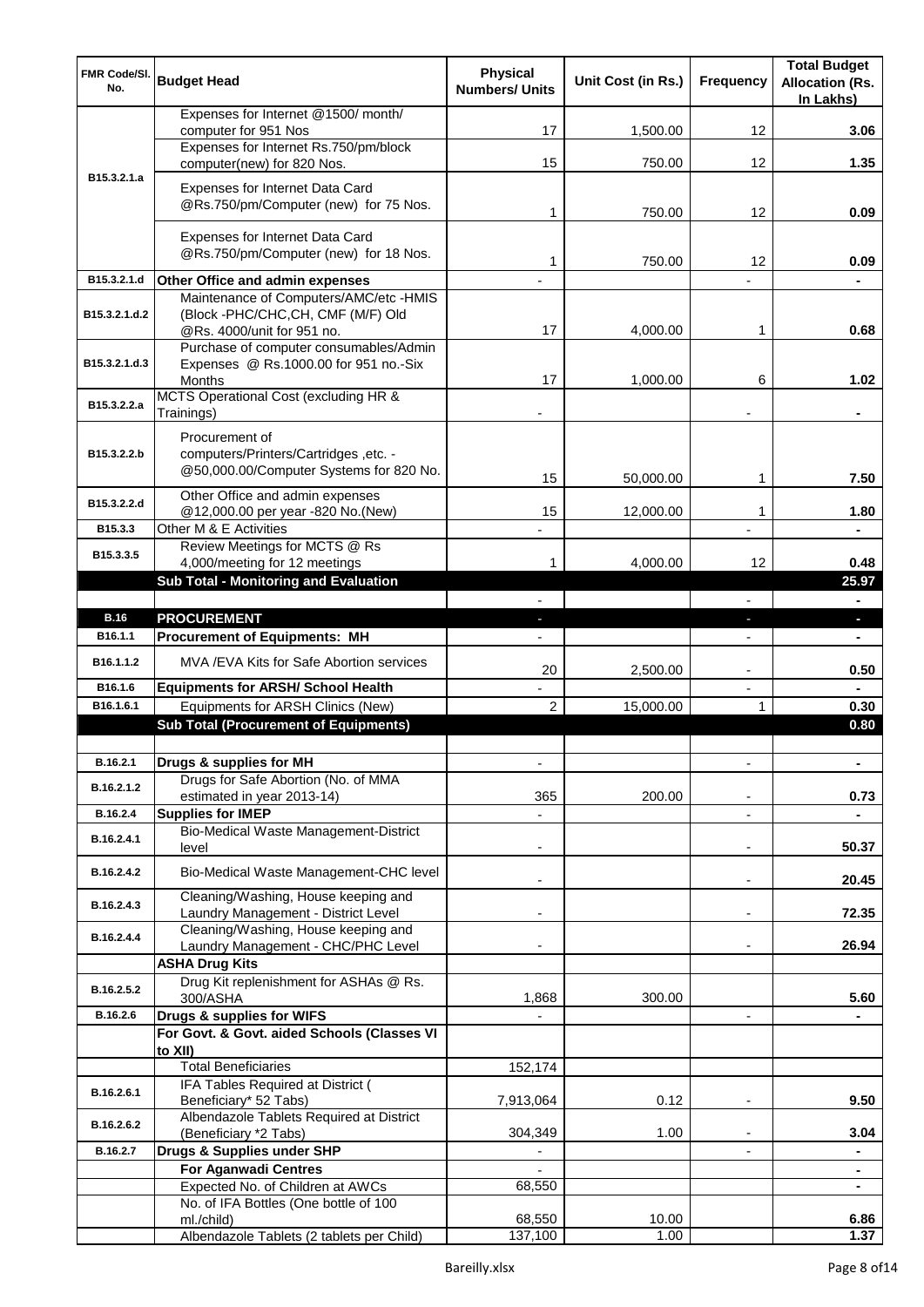| FMR Code/SI.<br>No. | <b>Budget Head</b>                                                                | <b>Physical</b><br><b>Numbers/ Units</b> | Unit Cost (in Rs.) | <b>Frequency</b>         | <b>Total Budget</b><br><b>Allocation (Rs.</b><br>In Lakhs) |
|---------------------|-----------------------------------------------------------------------------------|------------------------------------------|--------------------|--------------------------|------------------------------------------------------------|
|                     | For Primary Schools(For Govt. & Govt.                                             |                                          |                    |                          |                                                            |
|                     | aided Schools Classes I to V)<br>Expected No. of Children in Schools              | 278,633                                  |                    |                          |                                                            |
|                     | No. of Tablets Required at District (52                                           |                                          |                    |                          |                                                            |
|                     | Tabs./ Beneficiary)                                                               | 14,488,902                               | 0.12               |                          | 17.39                                                      |
|                     | No. of Tablets Required at District (2 Tabs./                                     |                                          |                    |                          |                                                            |
|                     | Beneficiary)                                                                      | 557,265                                  | 1.00               |                          | 5.57                                                       |
|                     | <b>Medicines for Teams</b>                                                        |                                          |                    |                          |                                                            |
|                     | No. of Blocks                                                                     | 15                                       |                    |                          |                                                            |
|                     | First Time Medicines For Teams (2 Teams<br>in Each Block)                         | 30                                       | 18.000.00          |                          | 5.40                                                       |
|                     | Sub Total (Procurement of Drugs &                                                 |                                          |                    |                          |                                                            |
|                     | Supplies)                                                                         |                                          |                    |                          | 225.57                                                     |
|                     |                                                                                   |                                          |                    |                          |                                                            |
| <b>B.17</b>         | <b>Drugs Warehouses/Logistics Management</b>                                      |                                          |                    |                          |                                                            |
|                     | Honoraria of Staff at Regional Drug                                               |                                          |                    |                          |                                                            |
|                     | Warehouse                                                                         |                                          |                    |                          |                                                            |
|                     | Accountant                                                                        | $\mathbf{1}$                             | 10,000.00          | 6                        | 0.60                                                       |
|                     | Computer Operator Cum Store Keeper                                                | $\mathbf{1}$                             | 10,000.00          | 6                        | 0.60                                                       |
|                     | Fork-Lift Operator cum Mechanic                                                   | $\mathbf{1}$                             | 6,500.00           | 6                        | 0.39                                                       |
| B.17.1              | Fourth class / Loader                                                             | $\mathbf{1}$                             | 6,500.00           | 6                        | 0.39                                                       |
|                     | Generator Operator cum Electrician                                                | $\mathbf{1}$                             | 5,000.00           | 6                        | 0.30                                                       |
|                     | Sweeper                                                                           | $\mathbf{1}$                             | 3,500.00           | 6                        | 0.21                                                       |
|                     | <b>Armed Guards</b>                                                               | $\mathbf{1}$                             | 6,335.00           | 6                        | 0.38                                                       |
|                     | <b>General Guards</b>                                                             | $\overline{c}$                           | 5,157.00           | 6                        | 0.62                                                       |
|                     | Gardener                                                                          | $\mathbf{1}$                             | 3,000.00           | 6                        | 0.18                                                       |
|                     | <b>Honoraria of Staff at District Drug</b><br>Warehouse                           |                                          |                    |                          |                                                            |
|                     | Computer Operator Cum Store Keeper                                                | $\mathbf{1}$                             | 10,000.00          | 6                        | 0.60                                                       |
| B.17.3              | Generator Operator Cum Mechanic/Electricia                                        | $\mathbf{1}$                             | 5,000.00           | 6                        | 0.30                                                       |
|                     | Loader                                                                            | $\mathbf{1}$                             | 5,000.00           | 6                        | 0.30                                                       |
|                     | Choukidar                                                                         | $\mathbf{1}$                             | 5,000.00           | 6                        | 0.30                                                       |
|                     | Part-time Sweeper                                                                 | $\mathbf{1}$                             | 2,500.00           | 6                        | 0.15                                                       |
| <b>B.17.4</b>       | <b>Others</b>                                                                     |                                          |                    |                          |                                                            |
| B.17.4.1            | Operational Cost for Regional Drug ware House                                     |                                          |                    |                          |                                                            |
|                     | <b>Electricity Charges</b>                                                        |                                          |                    |                          | 1.10                                                       |
|                     | <b>Telephone Charges</b>                                                          |                                          |                    |                          | 0.10                                                       |
|                     | POL & Maintenance of DG Sets                                                      |                                          |                    |                          | 0.30                                                       |
|                     | Stationary                                                                        |                                          |                    |                          | 0.15                                                       |
|                     | Contingency                                                                       |                                          |                    |                          | 1.49                                                       |
|                     | <b>Sub Total-Drug Ware Houses</b>                                                 |                                          |                    |                          | 8.46                                                       |
|                     |                                                                                   |                                          |                    |                          |                                                            |
|                     | <b>GRAND TOTAL- MISSION FLEXIPOOL</b>                                             | ٠                                        |                    | $\blacksquare$           | 553.92                                                     |
| $\mathbf c$         |                                                                                   |                                          |                    |                          | $\blacksquare$                                             |
|                     | <b>IMMUNISATION</b><br>RI strengthening project (Review meeting,                  | ÷.                                       |                    | ÷                        | $\blacksquare$                                             |
| C.1                 | Mobility support, Outreach services etc)                                          |                                          |                    | ٠                        |                                                            |
| C.1.a               | Mobility Support for supervision for district<br>level officers @Rs 250000/- Year | 1                                        | 250,000.00         | $\overline{\phantom{a}}$ | 2.50                                                       |
| C.1.b               | Mobility support for supervision at State                                         |                                          |                    |                          |                                                            |
|                     | level                                                                             |                                          |                    | $\blacksquare$           |                                                            |
|                     | Printing and dissemination of Immunization                                        |                                          |                    |                          |                                                            |
| C.1.c               | cards, tally sheets, monitoring forms etc.@<br>Rs 10 /- Beneficiary               |                                          |                    |                          |                                                            |
|                     | Support for Quarterly State level review                                          | 142,887                                  | 10.00              |                          | 14.29                                                      |
| C.1.d               | meetings of district officer                                                      |                                          |                    |                          |                                                            |
|                     | Quarterly review meetings exclusive for RI                                        |                                          |                    |                          |                                                            |
| C.1.e               | at district level with Block Mos, CDPO, and                                       |                                          |                    |                          |                                                            |
|                     | other stake holders (@ Rs 100/- per                                               | 300                                      | 100.00             |                          |                                                            |
|                     | participant(5 participant / block)                                                |                                          |                    |                          | 0.30                                                       |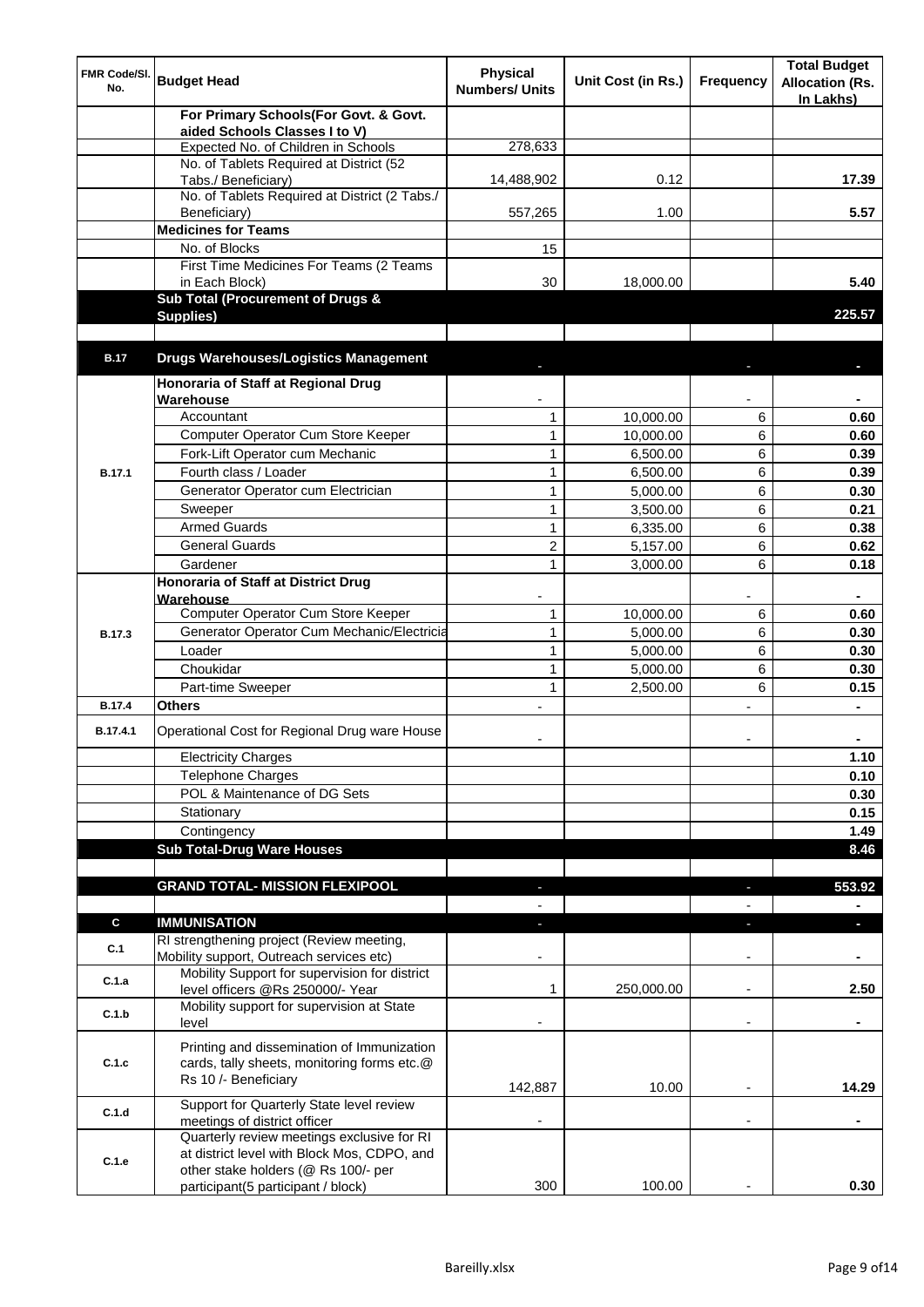| FMR Code/SI.<br>No. | <b>Budget Head</b>                                                                                                                                                                                                                                                            | <b>Physical</b><br><b>Numbers/ Units</b>   | Unit Cost (in Rs.) | <b>Frequency</b>         | <b>Total Budget</b><br><b>Allocation (Rs.</b><br>In Lakhs) |
|---------------------|-------------------------------------------------------------------------------------------------------------------------------------------------------------------------------------------------------------------------------------------------------------------------------|--------------------------------------------|--------------------|--------------------------|------------------------------------------------------------|
| C.1.f               | Quarterly review meetings exclusive for RI<br>at block level @Rs 50/- per person as<br>honorarium/Asha(For travel) & Rs 25 per<br>person at the disposal of MOIC for meeting<br>expenses (Refreshment, stationery and<br>mis.)                                                | 11,612                                     | 75.00              |                          | 8.71                                                       |
| C.1.g               | Focus on slum & underserved areas in<br>urban areas/alternative vaccinator for slums<br>(Hiring of ANM @ 450/-per session for four<br>sessions/month/slum of 10000 population<br>and Rs.300/ month as contingency per slum<br>i.e.Rs.2100/-month/slum of 10000<br>population) | 275                                        | 2,100.00           |                          | 5.78                                                       |
| C.1.h               | Mobilization of children through ASHA or<br>other mobilizers(@Rs 150/-per session)                                                                                                                                                                                            | 39,802                                     | 150.00             |                          | 59.70                                                      |
| C.1.i               | Alternative vaccine delivery in hard to reach<br>areas(@Rs 150/-per session)                                                                                                                                                                                                  | 6,332                                      | 150.00             |                          | 9.50                                                       |
| C.1.j               | Alternative Vaccine Delivery in other<br>areas(@Rs. 75/- per session)                                                                                                                                                                                                         | 33,470                                     | 75.00              |                          | 25.10                                                      |
| C.1.k               | To develop micro plan at sub-centre level(@<br>Rs 100/- per sub centre)                                                                                                                                                                                                       | 413                                        | 100.00             |                          | 0.41                                                       |
| C.1.1               | For consolidation of micro plans at block<br>level (@ Rs 1000/-per block per PHC and<br>Rs 2000/- per district)                                                                                                                                                               | 24                                         | 1,000.00           |                          | 0.24                                                       |
| C.1.m               | POL for vaccine delivery from State to<br>district and from district to PHC/CHCs(@ Rs<br>150000/- per district per year)                                                                                                                                                      | 1                                          | 150,000.00         |                          | 1.50                                                       |
| C.1.n               | Consumables for computer including<br>provision for internet access for RIMS (@<br>Rs 400/- per month per district)                                                                                                                                                           | 1                                          | 400.00             | 12                       | 0.05                                                       |
| C.1.o               | Red/Black plastic bags etc.(@ Rs 3 per bag<br>and 2 bags per session)                                                                                                                                                                                                         | 49,339                                     | 3.00               | 2                        | 2.96                                                       |
| C.1.p               | Hub Cutter/Bleach/Hypochlorite solution/<br>Twin buckets(@ Rs 1200/- per PHC/CHC<br>per year)                                                                                                                                                                                 | 24                                         | 1,200.00           | $\overline{\phantom{0}}$ | 0.29                                                       |
| C.1.q               | Safety Pits(@ Rs 5250/- per pit)                                                                                                                                                                                                                                              | 9                                          | 5,250.00           | $\overline{\phantom{0}}$ | 0.47                                                       |
|                     | Other Specific requirement<br>Fund for annual maintenance operation of<br>WIC/WIF at division level @ Rs.40000/unit<br>of WIC/WIF                                                                                                                                             | $\overline{\phantom{a}}$<br>$\overline{2}$ | 40,000.00          | $\overline{\phantom{a}}$ | $\blacksquare$<br>0.80                                     |
| C.1.r               | POL for generators and operational<br>expenses at divisional vaccine storage point<br>@ Rs 2.00 Lakhs/ year/division vaccine<br>store points<br>Electricity bill for WIC/WIF AT state and<br>divisional level @ Rs 1.50Lakhs/year                                             | 1                                          | 200,000.00         |                          | 2.00                                                       |
|                     | /division store points                                                                                                                                                                                                                                                        | 1                                          | 150,000.00         |                          | 1.50                                                       |
| C.2                 | <b>AEFI Kits</b><br><b>Salary of Contractual Staffs</b>                                                                                                                                                                                                                       | 89                                         | 200.00             |                          | 0.18                                                       |
| C.2.2               | <b>Computer Assistants at District level</b>                                                                                                                                                                                                                                  | $\mathbf{1}$                               | 10,000.00          | 6                        | 0.60                                                       |
| C.3                 | <b>Training under Immunisation</b>                                                                                                                                                                                                                                            |                                            |                    |                          |                                                            |
| C.3.1               | District level Orientation training including<br>Hep B, Measles, AEFI & JE(wherever<br>required) for 2 days ANM, Multi Purpose<br>Health Worker (Male), LHV, Health<br>Assistant (Male/Female), Nurse Midwives,<br>BEEs & other staff (as per RCH norms) @                    | 24                                         | 46,200.00          |                          |                                                            |
| C.3.2               | Rs 46200/batch<br>Three day training including Hep B, Measles<br>& JE(wherever required) of Medical Officers<br>of RI using revised MO training module) @                                                                                                                     | 6                                          |                    |                          | 11.09<br>3.94                                              |
| C.3.4               | Rs 65600/ batch<br>Two days cold chain handlers training for<br>block level cold chain handlers by State and<br>district cold chain officers @ Rs                                                                                                                             |                                            | 65,600.00          |                          |                                                            |
|                     | 26600/batch                                                                                                                                                                                                                                                                   | 24                                         | 26,600.00          |                          | 6.38                                                       |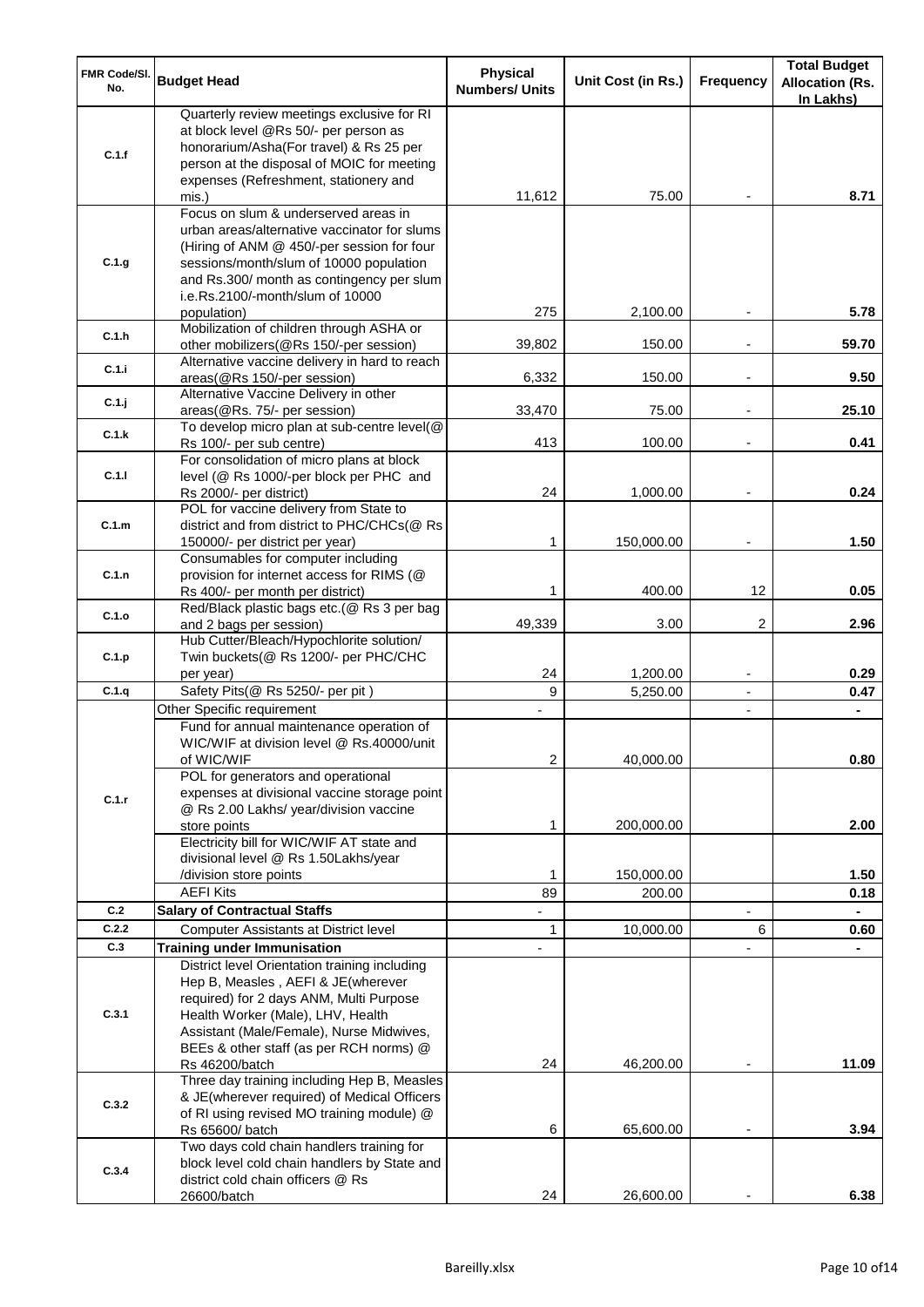| <b>FMR Code/SI.</b><br>No. | <b>Budget Head</b>                                                                                                                  | <b>Physical</b><br><b>Numbers/ Units</b> | Unit Cost (in Rs.) | <b>Frequency</b> | <b>Total Budget</b><br><b>Allocation (Rs.</b><br>In Lakhs) |
|----------------------------|-------------------------------------------------------------------------------------------------------------------------------------|------------------------------------------|--------------------|------------------|------------------------------------------------------------|
| C.3.5                      | One day training of block level data<br>handlers by DIOs and District cold chain<br>officer to train about the reporting formats of |                                          |                    |                  |                                                            |
|                            | immunization @ Rs 300/ person                                                                                                       | 16                                       | 300.00             |                  | 0.05                                                       |
| C.3.6                      | Intensified immunization training of front<br>line workers @ Rs 86660/batch                                                         | 25                                       | 86,660.00          |                  | 21.67                                                      |
| C.4                        | <b>Cold Chain Maintenance</b>                                                                                                       |                                          |                    |                  |                                                            |
|                            | Cold chain maintenance at PHC/CHC Level                                                                                             |                                          |                    |                  |                                                            |
|                            | (@Rs. 750/PHC/CHC per year)<br>Cold chain maintenance at District Level                                                             | 24                                       | 750.00             |                  | 0.18                                                       |
|                            | (@Rs. 15000/year)                                                                                                                   | 1                                        | 15,000.00          |                  | 0.15                                                       |
|                            | Asha Incentives- for full immunization @                                                                                            |                                          |                    |                  |                                                            |
| C.5                        | RS.100 per child for full immunization in first<br>year and Rs.50 per child for ensuring                                            |                                          |                    |                  |                                                            |
|                            | complete immunization up to 2nd year of                                                                                             |                                          |                    |                  |                                                            |
|                            | age.(94.22% of the fund)                                                                                                            | 78,377                                   | 150.00             |                  | 110.77                                                     |
|                            | <b>TOTOAL - ROUTINE IMMUNIZATION</b>                                                                                                |                                          |                    |                  | 291.10                                                     |
| D                          |                                                                                                                                     |                                          |                    |                  |                                                            |
|                            | <b>National Disease Control Programmes</b>                                                                                          |                                          |                    |                  |                                                            |
| E                          | <b>Integrated Disease Surveillance Project</b><br>(IDSP)                                                                            |                                          |                    |                  |                                                            |
| E.1                        | Operational Costs (Rs. 25000/0 per Month)<br>including 10 Medical Colleges                                                          |                                          |                    |                  | 3.00                                                       |
| E.2                        | Remuneration for Contractual Human Resource                                                                                         |                                          |                    |                  |                                                            |
| E.2.1                      | Epidemiologist (Rs. 27500-44000)                                                                                                    |                                          |                    |                  | 4.16                                                       |
| E.2.2                      | Microbiologist (Rs. 27500-44000)                                                                                                    |                                          |                    |                  |                                                            |
| E.3.2                      | Data Manager (Rs. 18000 per Mth)                                                                                                    |                                          |                    |                  | 2.16                                                       |
| E.3.3                      | Data Entry Operator (Rs. 11000/mth)                                                                                                 |                                          |                    |                  | 0.99                                                       |
|                            | Training<br>Medical Officers (3 days) @ Rs 50000 /                                                                                  |                                          |                    |                  |                                                            |
| E.8                        | Batch, for one batch                                                                                                                |                                          |                    |                  | ٠                                                          |
|                            | Hospital Pharmacists/Nurses Training (1                                                                                             |                                          |                    |                  |                                                            |
|                            | day) @ Rs.38000 / Batch for 1 batch                                                                                                 |                                          |                    |                  |                                                            |
| E.8                        | One Day Training of Medical College Doctors<br>Costs on account of Newly Formed Districts                                           |                                          |                    |                  |                                                            |
|                            | TOTAI - IDSP                                                                                                                        |                                          |                    |                  | 10.31                                                      |
|                            |                                                                                                                                     |                                          |                    |                  |                                                            |
| F                          | <b>National Vector Borne Disease Control</b>                                                                                        |                                          |                    |                  |                                                            |
| F.1.1                      | <b>Programme (NVBDCP)</b><br><b>Malaria</b>                                                                                         |                                          |                    |                  | $\overline{\phantom{a}}$                                   |
| F.1.1.b                    | <b>ASHA Incentives</b>                                                                                                              |                                          |                    |                  | 2.25                                                       |
| F.1.1.d                    | Monitoring, Evaluation & Supervision &                                                                                              |                                          |                    |                  |                                                            |
|                            | Epidemic preparedness including mobility                                                                                            |                                          |                    |                  | 0.85                                                       |
| F.1.1.e<br>F.1.1.g         | <b>IEC/BCC</b>                                                                                                                      |                                          |                    |                  | 0.42                                                       |
|                            | Training/Capacity Building<br>Sub Total - Malaria                                                                                   |                                          |                    |                  | 0.25<br>3.77                                               |
| F.1.2                      | Dengue & Chikungunya                                                                                                                |                                          |                    |                  |                                                            |
|                            | Strengthening Surveillance for Apex                                                                                                 |                                          |                    |                  |                                                            |
| F.1.2.a(iⅈ)                | Referral Lab & Sentinel Surveillance<br>Hospital                                                                                    |                                          |                    |                  |                                                            |
| F.1.2.c                    | Monitoring/Supervision and Rapid<br>Response                                                                                        |                                          |                    |                  | 0.30                                                       |
| F.1.2.d                    | <b>Epidemic Preparedness</b>                                                                                                        |                                          |                    |                  | 0.10                                                       |
| F.1.2.e                    | Case Management                                                                                                                     |                                          |                    |                  | 0.20                                                       |
| F.1.2.f                    | <b>Vector Control And Environmental</b><br>Management                                                                               |                                          |                    |                  |                                                            |
| F.1.2.g                    | IEC/ BCC for Social Mobilization                                                                                                    |                                          |                    |                  | 0.30                                                       |
| F.1.2.i                    | Training/Workshop                                                                                                                   |                                          |                    |                  | 0.30                                                       |
|                            | Sub Total - Dengue & Chikungunya                                                                                                    |                                          |                    |                  | 1.20                                                       |
| F.1.3                      | <b>AES/JE</b>                                                                                                                       |                                          |                    |                  |                                                            |
| F.1.3.a                    | Strengthening of Sentinel sites which will<br>include Diagnostics and Case Management,                                              |                                          |                    |                  |                                                            |
|                            | supply of kits by Gol                                                                                                               |                                          |                    |                  |                                                            |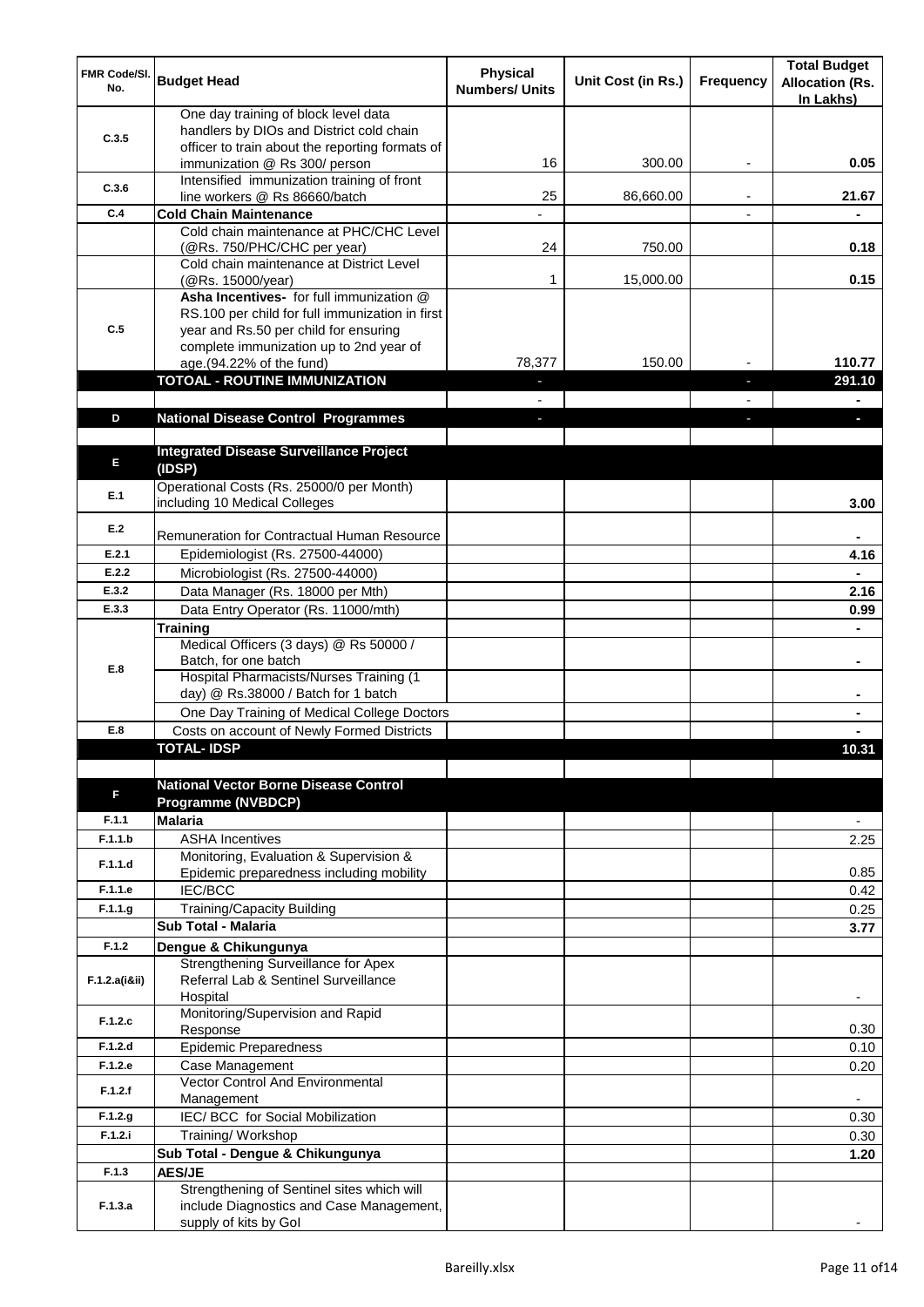| FMR Code/SI.<br>No. | <b>Budget Head</b>                                                                       | <b>Physical</b><br><b>Numbers/ Units</b> | Unit Cost (in Rs.) | <b>Frequency</b> | <b>Total Budget</b><br><b>Allocation (Rs.</b><br>In Lakhs) |
|---------------------|------------------------------------------------------------------------------------------|------------------------------------------|--------------------|------------------|------------------------------------------------------------|
| F.1.3.b             | IEC / BCC Activities & printing material<br>pertaining to JE / AES                       |                                          |                    |                  |                                                            |
|                     | Capacity Building in case management of                                                  |                                          |                    |                  |                                                            |
| F.1.3.c             | Medical Officer and paramedical from                                                     |                                          |                    |                  |                                                            |
| F.1.3.d             | PHC/CHC at district level.<br>Monitoring and supervision                                 |                                          |                    |                  |                                                            |
|                     | Procurement of Insecticides (Technical                                                   |                                          |                    |                  |                                                            |
| F.1.3.e             | Malathion)                                                                               |                                          |                    |                  |                                                            |
| F.1.3.f             | Thermal Fog Machine (Small) @ 0.85<br>lac/machine                                        |                                          |                    |                  |                                                            |
|                     | Operational cost for Malathion fogging (As                                               |                                          |                    |                  |                                                            |
| F.1.3.g             | per Availability of 3 MT Technical Malathion                                             |                                          |                    |                  |                                                            |
|                     | per district)<br>Paediatric ICU Establishment and HR &                                   |                                          |                    |                  |                                                            |
| $F.1.3.$ j          | operational cost for Paediatric ICU in                                                   |                                          |                    |                  |                                                            |
|                     | <b>Endemic Districts</b>                                                                 |                                          |                    |                  |                                                            |
| F.1.3.k             | ASHA Insentivization for sensitizing<br>community                                        |                                          |                    |                  |                                                            |
|                     | Sub Total - AES/JE                                                                       |                                          |                    |                  |                                                            |
| F.1.4               | <b>Lymphatic Filariasis</b>                                                              |                                          |                    |                  |                                                            |
|                     | State Task Force, STAC Meeting, printing                                                 |                                          |                    |                  |                                                            |
|                     | forms & register/ Mobility support, district                                             |                                          |                    |                  |                                                            |
| F.1.4.a             | coordination meeting, sensitization of media<br>etc., Morbidity management, monitoring & |                                          |                    |                  |                                                            |
|                     | supervision and mobility support for Rapid                                               |                                          |                    |                  |                                                            |
|                     | response including Line listing                                                          |                                          |                    |                  | 2.90                                                       |
| F.1.4.b             | Micro Filaria Survey                                                                     |                                          |                    |                  | 0.49                                                       |
| F.1.4.c             | Post MDA Assessment by medical colleges<br>(Govt,& Private)/ ICMR institutions           |                                          |                    |                  | 0.15                                                       |
|                     | Training / Sensitization of district level                                               |                                          |                    |                  |                                                            |
| F.1.4.d             | officers on ELF & Drug Distributors /<br>Peripheral health workers                       |                                          |                    |                  | 4.95                                                       |
| F.1.4.e             | Specific IEC/ BCC at State, districts, PHC,<br>Sub Centre & village lable VHSC/GKs       |                                          |                    |                  | 1.50                                                       |
| F.1.4.f             | Honorarium for Drug Distributors including<br>ASHA & Supervisors involve in MDA          |                                          |                    |                  | 9.70                                                       |
| F.1.4.h.ii          | M.F.Survey in Non Endemic districts                                                      |                                          |                    |                  |                                                            |
|                     | Sub Total - Lymphatic Filariasis                                                         |                                          |                    |                  | 19.69                                                      |
| F.1.5               | Kalazar                                                                                  |                                          |                    |                  |                                                            |
| F.1.5<br>F.1.5.a    | Case Search/ Camp Approach<br>Spray Pumps & Accessories                                  |                                          |                    |                  | $\overline{\phantom{a}}$                                   |
|                     |                                                                                          |                                          |                    |                  |                                                            |
| F.1.5.b             | Operational Cost for Spray including Spray                                               |                                          |                    |                  |                                                            |
|                     | Wages & Pending liability of spray wages                                                 |                                          |                    |                  |                                                            |
| F.1.5.c<br>F.1.5.d  | Mobility / P.O.L./ Supervision<br>Monitoring & Evaluation                                |                                          |                    |                  |                                                            |
|                     | Training for Spraying /IEC/                                                              |                                          |                    |                  |                                                            |
| F.1.5.e / F.1.5.f   | BCC/Advocacy/Incentive to ASHA/Loss of<br>Wages                                          |                                          |                    |                  |                                                            |
|                     | Sub Total - Kalazar                                                                      |                                          |                    |                  |                                                            |
|                     | <b>Cash grant for Decentralized commodities</b>                                          |                                          |                    |                  |                                                            |
|                     | for Malaria + Filaria F.6<br>Drugs (Chloroquine, Primaquine 2.5/7.5mg)                   |                                          |                    |                  |                                                            |
| F.6(a,b,c,k)        | and ACT                                                                                  |                                          |                    |                  | 0.35                                                       |
| F.6.f               | D.E.C.                                                                                   |                                          |                    |                  | 13.85                                                      |
| F.6.h               | NS 1 antigen Kit<br>Dengue                                                               |                                          |                    |                  | 0.05                                                       |
| F.6.i               | Larvicidal (Temephos, Bti(AS)/Bti (wp)(for<br>polluted and non polluted water)           |                                          |                    |                  | 0.40                                                       |
|                     | <b>Sub Total- Dec.Commodities</b>                                                        |                                          |                    |                  | 14.65                                                      |
|                     | <b>TOTAL-NVBDCP</b>                                                                      |                                          |                    |                  | 39.31                                                      |
|                     |                                                                                          |                                          |                    |                  |                                                            |
| G                   | <b>National Leprosy Eradication</b><br>Programme(NLEP)                                   |                                          |                    |                  |                                                            |
| G.1                 | <b>Case Detection and Management</b>                                                     |                                          |                    |                  |                                                            |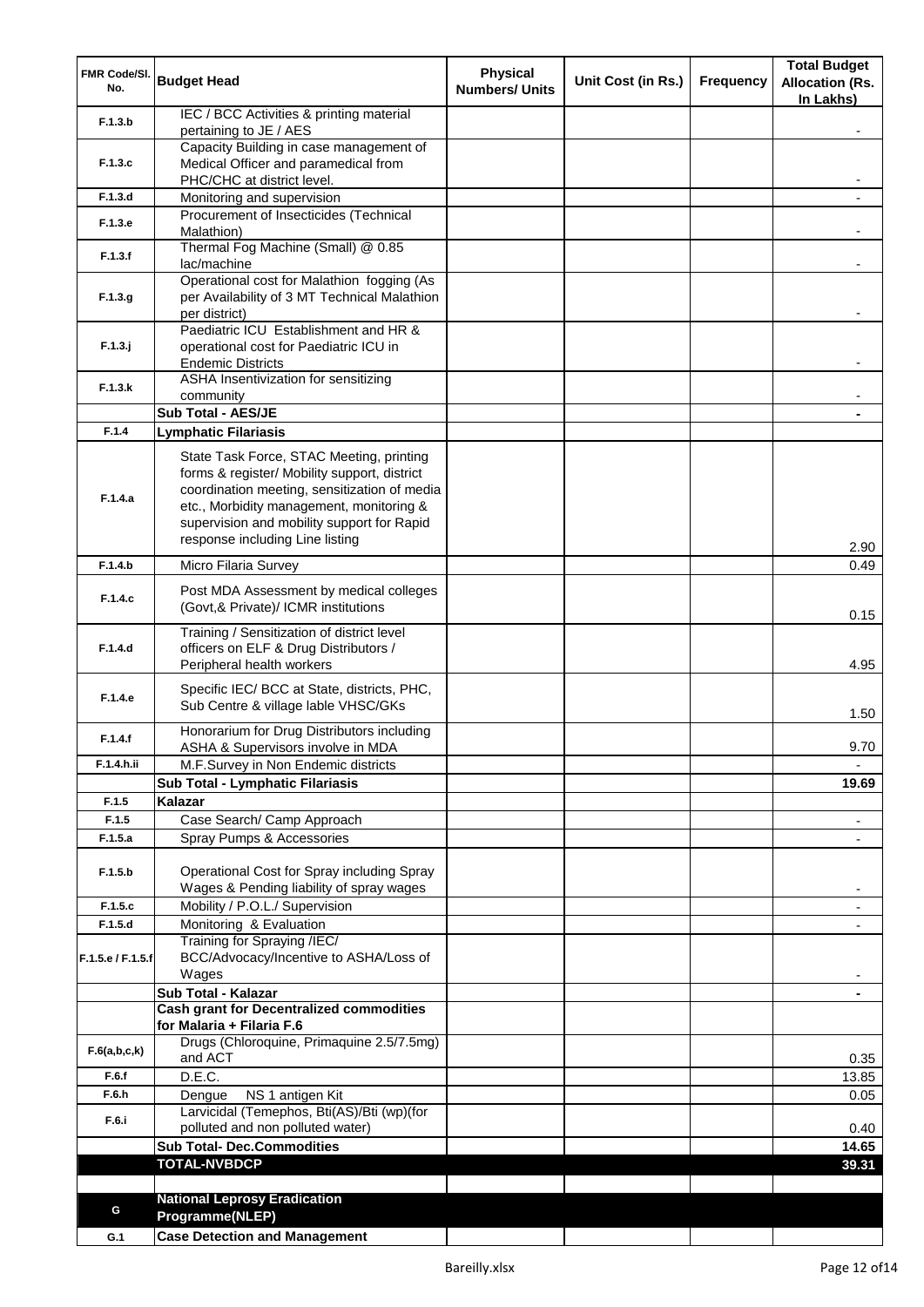| FMR Code/SI.<br>No. | <b>Budget Head</b>                                                                 | <b>Physical</b><br><b>Numbers/ Units</b> | Unit Cost (in Rs.) | <b>Frequency</b>         | <b>Total Budget</b><br><b>Allocation (Rs.</b><br>In Lakhs) |
|---------------------|------------------------------------------------------------------------------------|------------------------------------------|--------------------|--------------------------|------------------------------------------------------------|
| G.1.1               | Specific Plan for high endemic blocks of low<br>endemic districts                  |                                          |                    |                          |                                                            |
|                     | No. of High endemic blocks in Low endemic<br>Districts (ANCDR more than 10)        |                                          |                    |                          |                                                            |
|                     | House to House Visit by Search team                                                |                                          |                    | $\overline{\phantom{a}}$ | $\blacksquare$                                             |
|                     | Confrmaton of suspect                                                              |                                          |                    |                          | ۰                                                          |
|                     | Intensive IEC Activity                                                             |                                          |                    |                          | $\blacksquare$                                             |
| G.1.2               | <b>Services in Urban services</b>                                                  |                                          |                    |                          | ٠                                                          |
|                     | Urban Project 2 Mega cities, 2 medium City<br>2, 8 Medium City 1, 40 Townships     |                                          |                    |                          | 4.72                                                       |
| G.1.3               | <b>ASHA involvement</b>                                                            |                                          |                    |                          |                                                            |
|                     | <b>ASHA Sensitization</b>                                                          |                                          |                    |                          | 0.205                                                      |
|                     | <b>ASHA Incentive for Services</b>                                                 |                                          |                    |                          | 0.250                                                      |
| G.1.4               | <b>Materials &amp; Supplies</b>                                                    |                                          |                    |                          |                                                            |
|                     | Supportive Drugs & Dressing materials                                              |                                          |                    |                          | 0.40                                                       |
|                     | Laboratory reagents and equipments<br>scalpels etc.                                |                                          |                    |                          | 0.08                                                       |
|                     |                                                                                    |                                          |                    |                          |                                                            |
|                     | Printing works                                                                     |                                          |                    |                          | 0.29                                                       |
| G.1.5<br>G.2        | <b>NGO Services</b><br><b>DPMR</b>                                                 |                                          |                    |                          | $\blacksquare$                                             |
|                     |                                                                                    |                                          |                    |                          | $\blacksquare$                                             |
|                     | MCR Protective Footwear (12500 pairs)<br>Aids Appliances, Self Care Kit items etc. |                                          |                    |                          | 0.76<br>0.30                                               |
|                     | Welfare allowance for RCS patients @ Rs                                            |                                          |                    |                          |                                                            |
|                     | 8000                                                                               |                                          |                    |                          |                                                            |
|                     | Reimbursement to institutions for RCS                                              |                                          |                    |                          |                                                            |
|                     | Screening cum Self Care Camp                                                       |                                          |                    |                          | 0.10                                                       |
| G.3                 | <b>IEC</b>                                                                         |                                          |                    |                          |                                                            |
|                     | Mass Media (TV, Radio, Press etc.)                                                 |                                          |                    |                          | 0.39                                                       |
|                     | Outdoor Media (Posters, Banners, Kiosk,                                            |                                          |                    |                          |                                                            |
|                     | Hoardings, Display boards, Miking etc.)                                            |                                          |                    |                          | 0.23                                                       |
|                     | Rural Media (Folk shows etc.)                                                      |                                          |                    |                          | 0.40                                                       |
|                     | Advocacy meeting                                                                   |                                          |                    |                          | 0.05                                                       |
| G.4                 | <b>Human Resource</b>                                                              |                                          |                    |                          | $\blacksquare$                                             |
|                     | District Leprosy Consultant in high endemic<br>districts                           |                                          |                    |                          | 2.70                                                       |
|                     | Physiotherapist in high endemic districts                                          |                                          |                    |                          | 2.25                                                       |
|                     | PMW @ Rs 16000 per month                                                           |                                          |                    |                          | 20.16                                                      |
| G.5                 | Programme management                                                               |                                          |                    |                          |                                                            |
|                     | For Contractual Staff                                                              |                                          |                    |                          | 0.25                                                       |
|                     | Rent, Telephone, Electricity, P&T charges,                                         |                                          |                    |                          |                                                            |
|                     | Miscellaneous                                                                      |                                          |                    |                          | 0.35                                                       |
|                     | DLO Office Consumables eg.Stationery<br>Items, Pendrive, CD etc.                   |                                          |                    |                          | 0.30                                                       |
|                     | Mobility Support- Vehicle hiring, POL and                                          |                                          |                    |                          |                                                            |
|                     | Maintenance for District Nucleus Team                                              |                                          |                    |                          |                                                            |
|                     | (one tenth)                                                                        |                                          |                    |                          | 0.15                                                       |
| G.6                 | <b>Others</b>                                                                      |                                          |                    |                          |                                                            |
|                     |                                                                                    |                                          |                    |                          |                                                            |
|                     | Travel expense for regular staff for specific                                      |                                          |                    |                          |                                                            |
|                     | programme/ training needs / awards etc.                                            |                                          |                    |                          | 0.065                                                      |
|                     | <b>TOTAL - NLEP</b>                                                                |                                          |                    |                          | 34.40                                                      |
|                     |                                                                                    |                                          |                    |                          |                                                            |
| п                   | <b>Revised National Tuberculosis Control</b><br><b>Programme (RNTCP)</b>           |                                          |                    |                          |                                                            |
| 1.1                 | Civil Works                                                                        |                                          |                    |                          | 13.35                                                      |
| 1.2                 | Laboratory Materials                                                               |                                          |                    |                          | 13.23                                                      |
| 1.3                 | Honorarium                                                                         |                                          |                    |                          | 9.64                                                       |
| 1.4                 | <b>IEC/Publicity</b>                                                               |                                          |                    |                          | 4.55                                                       |
| 1.5                 | <b>Equipment Maintenance</b>                                                       |                                          |                    |                          | 0.45                                                       |
| 1.6                 | Training                                                                           |                                          |                    |                          | 7.22                                                       |
| 1.7                 | POL & Vehicle Maintenance                                                          |                                          |                    |                          | 16.00                                                      |
| 1.8                 | Vehicle Hiring Charges                                                             |                                          |                    |                          | 7.97                                                       |
| 1.9                 | Ngo/PP Support                                                                     |                                          |                    |                          | 45.96                                                      |